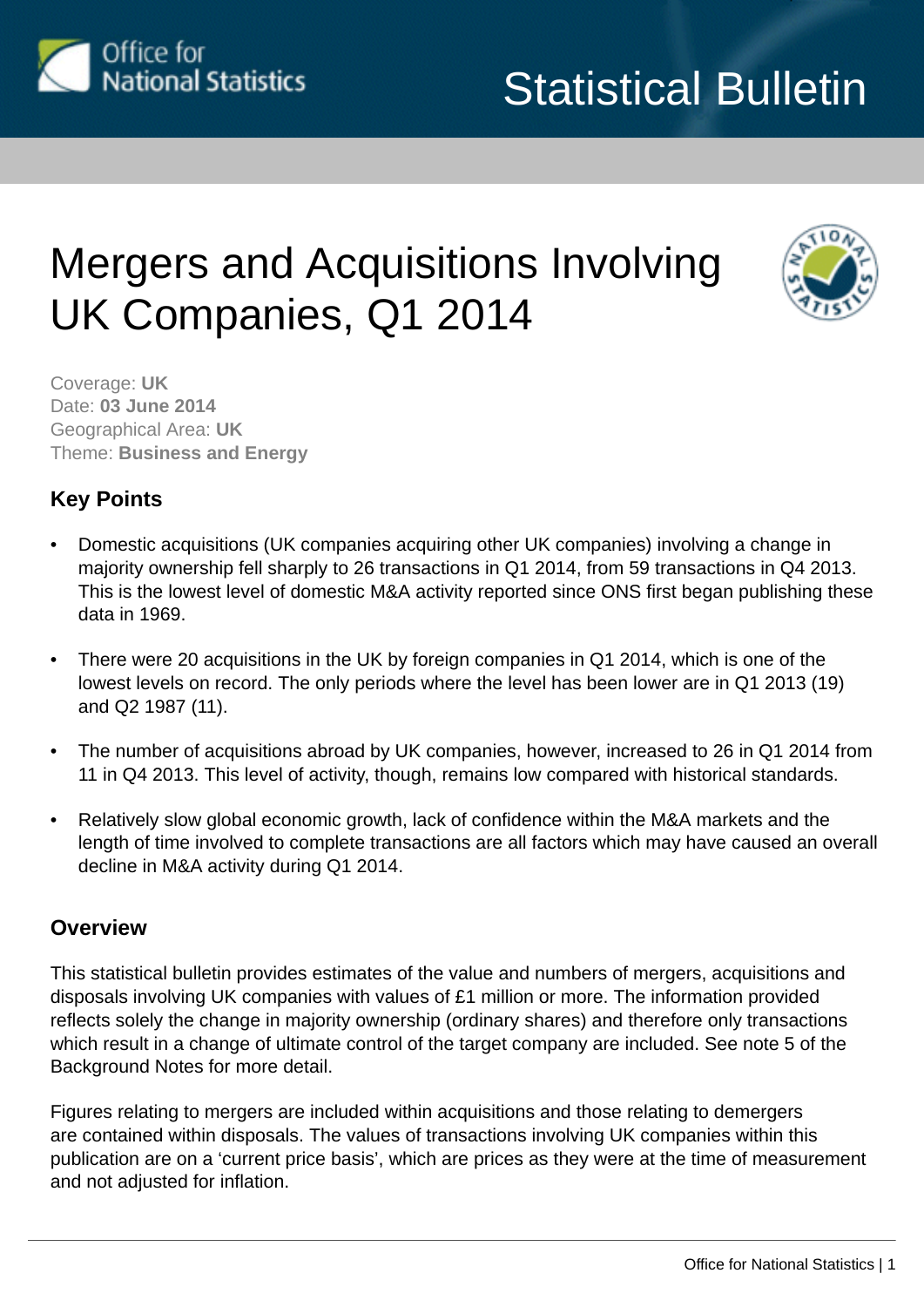### **Your Views Matter**

We are constantly aiming to improve this release and its associated commentary. We would welcome any feedback you might have and would be particularly interested in knowing how you make use of these data to inform our work. For further information please contact us via email: [m&a@ons.gsi.gov.uk](mailto:m&a@ons.gsi.gov.uk) or telephone Hannah Finselbach on +44 (0)1633 455635.

We want to find out what you like about our outputs, what you don't like about them, and how you think we can improve them. We would really appreciate it if you will take around ten minutes to complete our [Online Survey](https://www.surveymonkey.com/s/7M63FDL) to enable us to improve our outputs for you.

### **Summary**



#### **Figure 1: Number of acquisitions involving UK companies 1987 - 2014**

#### Source: Office for National Statistics

#### **Download chart**

**XLS** [XLS format](http://www.ons.gov.uk:80/ons/rel/international-transactions/mergers-and-acquisitions-involving-uk-companies/q1-2014/chd-m-a-fig-1.xls) (36 Kb)

### **Domestic and Cross Border Mergers and Acquisitions**

The total number of mergers and acquisitions involving UK companies remained well below the levels of investment that were recorded before the 2008/2009 economic downturn. There were 72 domestic and cross border acquisitions involving UK companies in Q1 2014. This total includes domestic acquisitions (26), outward acquisitions (26), and inward acquisitions (20). The number of total mergers and acquisitions (M&A) in Q1 2014 represents a 28% decrease on Q4 2013 (100) and also a 15% decrease on the number recorded in Q1 2013 (85).

The numbers and values of M&A activity are volatile from quarter to quarter as the data relates to 'one time' only transactions. Every M&A transaction is unique and has no set formula to follow in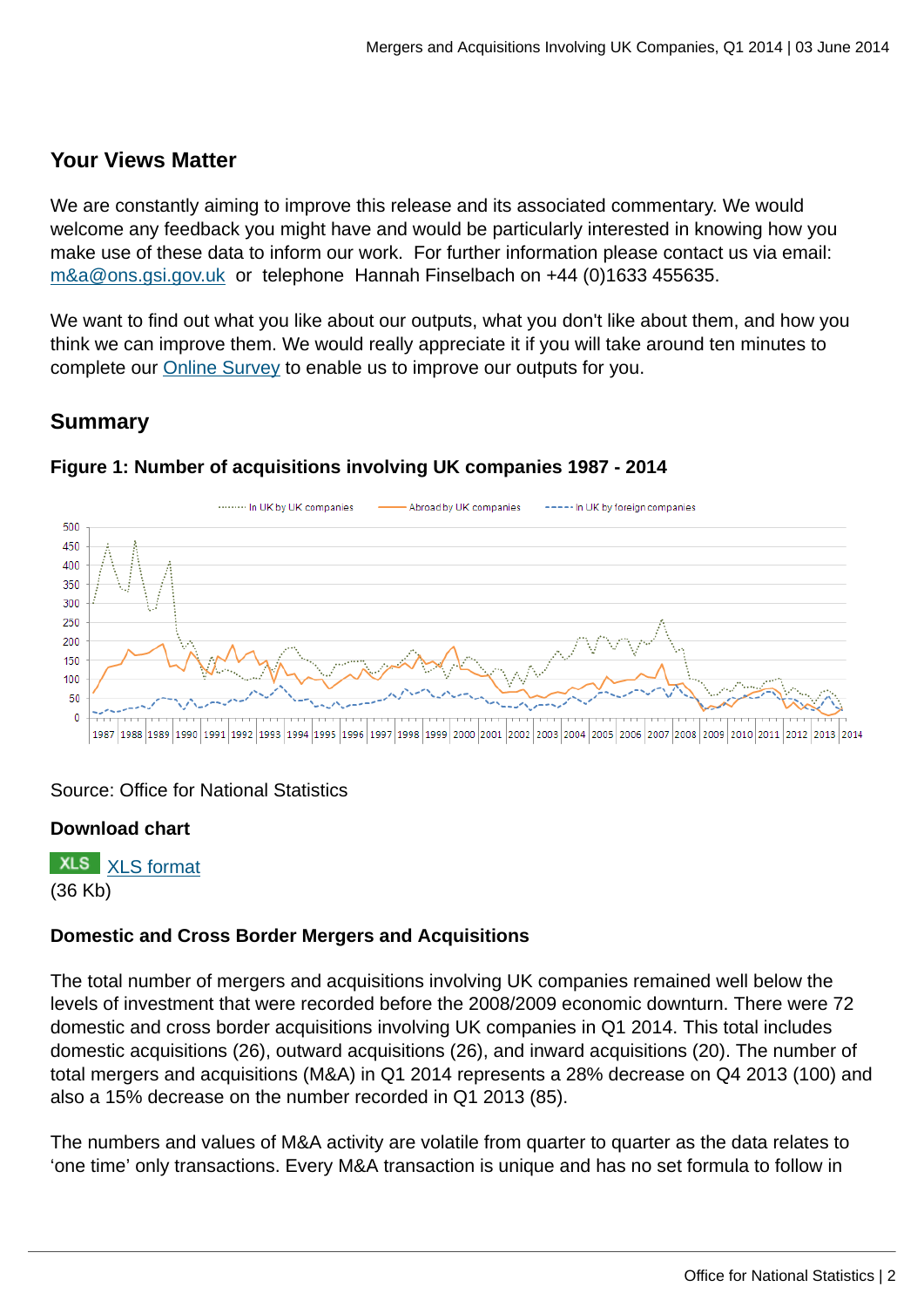the M&A process. Therefore between quarters both the value and numbers of M&A estimates can change.

Global merger, acquisitions and disposals activity is often driven by the availability of credit and company profits as well as a sense of confidence in the economic outlook. The majority of large M&A transactions involve some element of borrowing or leveraging. Therefore, when credit conditions deteriorate as happened in the economic downturn M&A activity reduced. On the other hand, the process of completing an M&A transaction takes time and sometimes there may be a lag between improving economic conditions and any quarter-on-quarter increase in M&A activity

#### **How our statistics compare with external sources**

In Q1 2014 the ONS data for domestic and cross border mergers and acquisitions were in line with the views of some external commentators.

Despite some indicators suggesting tentative improvements in overall credit conditions ([Bank of](http://www.bankofengland.co.uk/publications/Pages/other/monetary/ccs/ccs1404.aspx) [England Credit Conditions Survey](http://www.bankofengland.co.uk/publications/Pages/other/monetary/ccs/ccs1404.aspx)) and an increased appetite for M&A activity ([Deloitte's CFO](http://www.deloitte.com/assets/Dcom-nitedKingdom/Local%20Assets/Documents/Research/CFO%20Survey/uk-insights-cfo-survey-2014-q1-full-report.pdf) [Survey\)](http://www.deloitte.com/assets/Dcom-nitedKingdom/Local%20Assets/Documents/Research/CFO%20Survey/uk-insights-cfo-survey-2014-q1-full-report.pdf) there continued to be some signs of economic pressures that may have restricted domestic M&A activity involving UK companies.

For example:

- The Office for Budget Responsibility stated in its Economic and Fiscal outlook [March 2014](http://cdn.budgetresponsibility.org.uk/37839-OBR-Cm-8820-accessible-web-v2.pdf) [report,](http://cdn.budgetresponsibility.org.uk/37839-OBR-Cm-8820-accessible-web-v2.pdf) that lending to small businesses remained weak with credit availability slower to improve than for mid-sized and large corporates.
- In its [Inflation Report](http://www.bankofengland.co.uk/publications/Pages/inflationreport/2014/ir1402.aspx), the Bank of England (BoE) notes that lending to Private Non-Financial Corporations fell by 7.6% in Q1 2014 despite previous forecasts of growth.
- Allen & Overy, an international legal practice reported in its [M&A Index Q1 2014](http://www.allenovery.com/SiteCollectionDocuments/ma%20index%20q1%202014.pdf) that deal numbers and values continued to decline in the financial sector, reflecting the time it is taking financial institutions to restructure their operations in the wake of the financial crisis. Some transactions are taking place, but they are taking much longer to complete.
- Allen & Overy also [reported](http://www.bankofengland.co.uk/publications/Pages/agentssummary/2014/agsum14mar.aspx) that although deal volumes in the UK during Q1 2014 were not significant there was a noticeable increase in confidence among companies partially due to the booming IPO market.

## **Transactions in the UK by Other UK Companies**

In Q1 2014 the number of domestic mergers and acquisitions (UK companies acquiring other UK companies) involving a change of majority ownership, was the lowest reported since ONS first began publishing these data in 1969. Despite quarter-on-quarter volatility the number of domestic acquisitions remained below levels seen prior to the 2008/2009 economic downturn.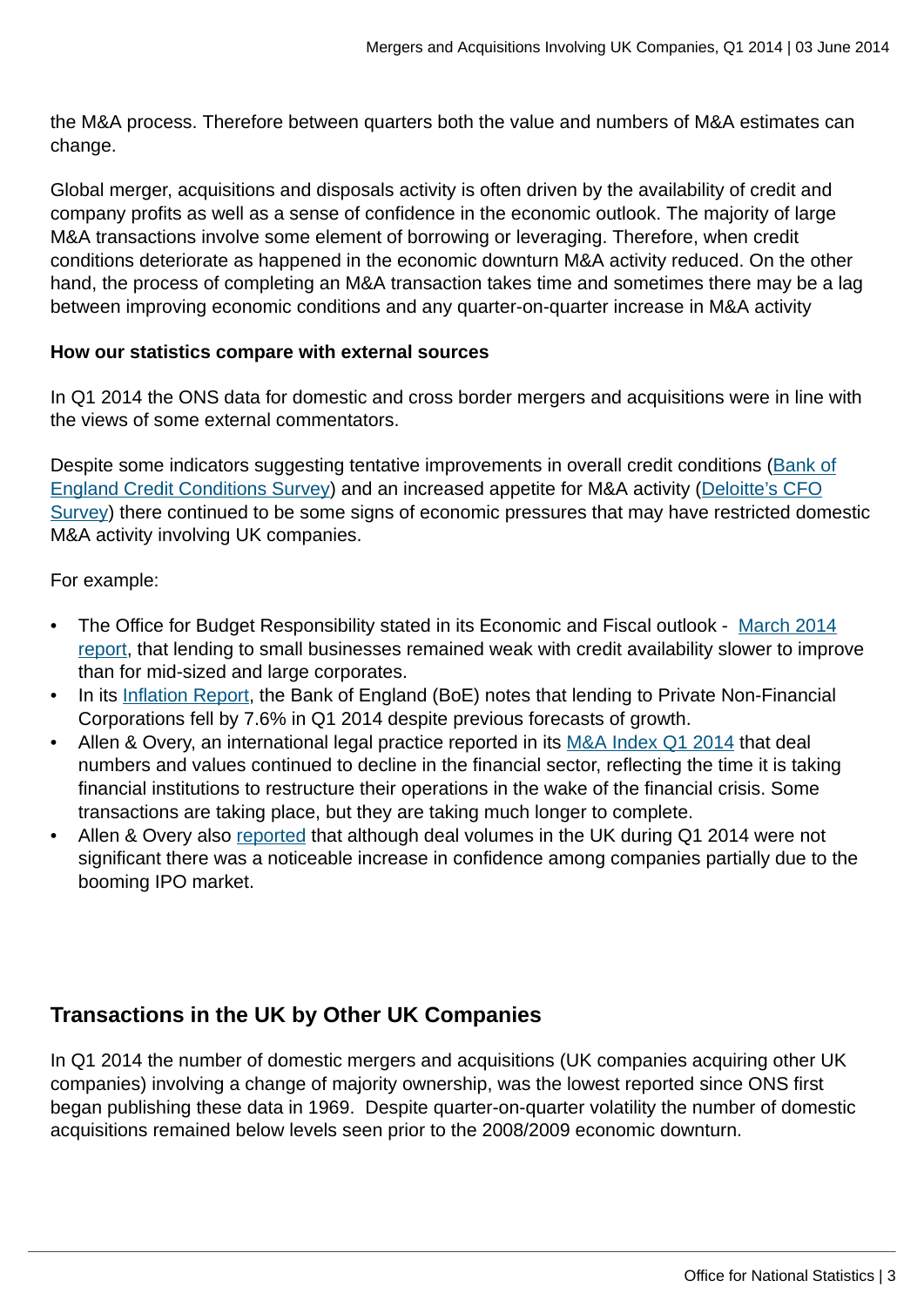

**Figure 2: Value and number of acquisitions in the UK by other UK companies**

Source: Office for National Statistics

#### **Notes:**

- 1. At Q1 2010 the deal identification threshold for the mergers and acquisitions surveys was raised from £0.1million to £1.0million. There is therefore a discontinuity in the number of transactions reported as illustrated above.
- 2. All values are at current prices (see Background Notes for definition).

#### **Download chart**

**XLS** [XLS format](http://www.ons.gov.uk:80/ons/rel/international-transactions/mergers-and-acquisitions-involving-uk-companies/q1-2014/chd-m-a-fig-2.xls) (28.5 Kb)

The number of acquisitions and mergers of UK companies by other UK companies (domestic M&A) in Q1 2014 decreased sharply when compared with the previous quarter. There were 26 transactions reported during Q1 2014 compared with 59 in Q4 2013. This fall in Q1 activity compared with Q4 reflects a regular pattern seen within these data for the past 40 years.

In Q1 2014 the value of domestic M&A transactions was £0.7 billion, its lowest level for over a year and down from £1.2 billion in Q4 2013 (44% decrease).

The decline in domestic M&A may be due to UK companies continuing to postpone any real commitment to capital spending and investment until they feel more certain that the domestic economic recovery can be sustained. Economic theory suggests that during periods of economic recovery companies often look to address their balance sheets and then utilise any spare capacity before embarking on investment opportunities.

In addition, it was reported in Allen & Overy's M&A Index Q1 2014, that the domestic M&A market had been affected by an increase in the number of Initial Public Offerings as a number of companies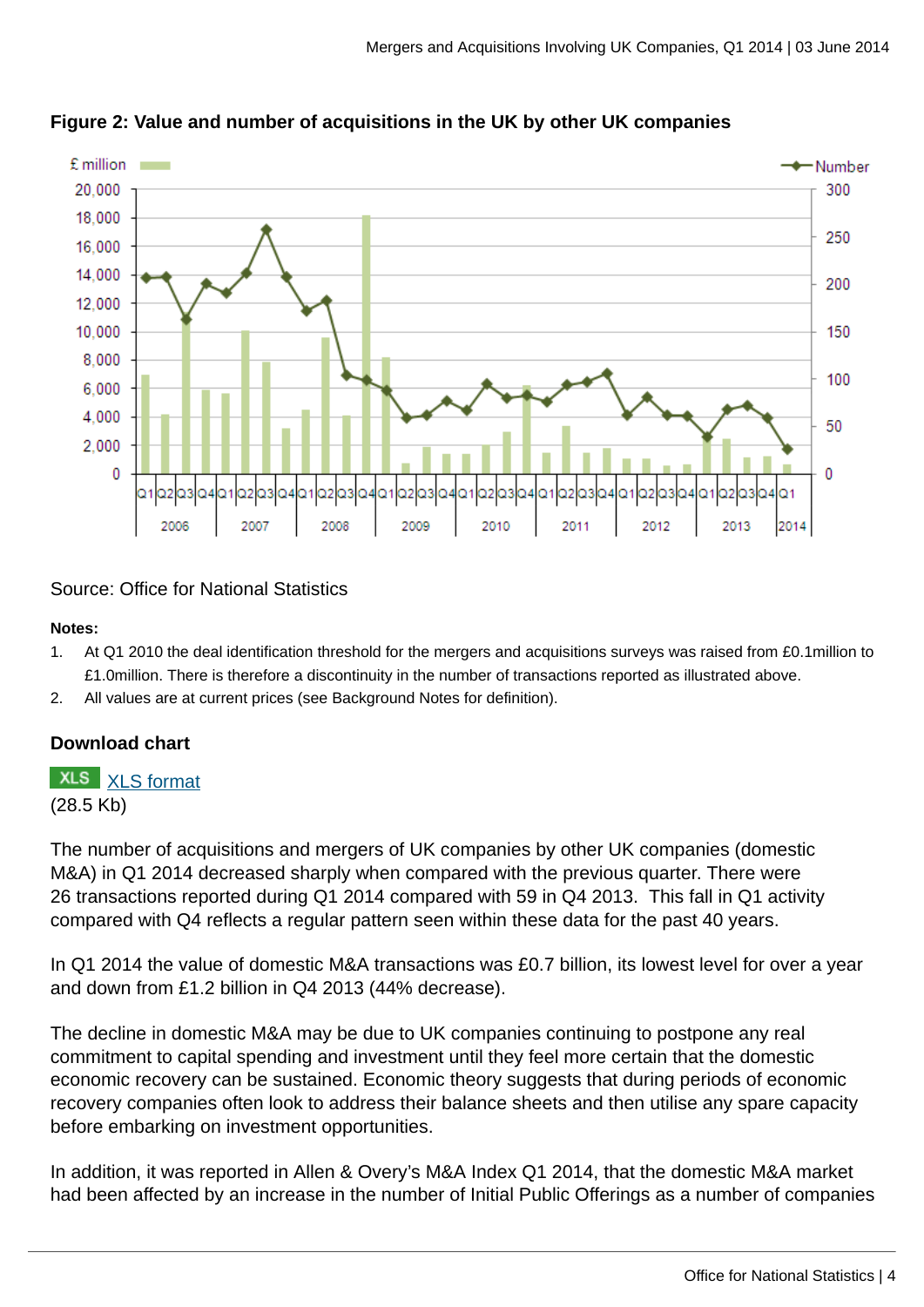such as Poundland and Circassia considered the option of floatation, rather than actively pursuing M&A.



## **Figure 3: Summary of mergers and acquistions in the UK by UK companies**

Source: Office for National Statistics

## **Download chart**

## **XLS** [XLS format](http://www.ons.gov.uk:80/ons/rel/international-transactions/mergers-and-acquisitions-involving-uk-companies/q1-2014/chd-m-a-fig-3.xls)

(33.5 Kb)

It is possible to split out the total number of domestic mergers and acquisitions into those made by independently controlled companies and those which are subsidiaries. The acquisition of an independent company means the purchase of a company in its entirety, whereas the acquisition of a subsidiary means the purchase of part of a company.

The estimates for the number of domestic mergers and acquisitions continue to be dominated by acquisitions of independently controlled companies. During Q1 2014 there were 21 acquisitions of independent UK companies involving other UK companies compared with five acquisitions involving UK subsidiaries.

## **The following significant domestic acquisitions took place during Q1 2014:**

(Significant transactions are categorised as deals valued £100 million or more)

• [Rentokil Initial Plc](http://www.theconstructionindex.co.uk/news/view/interserve-completes-initial-facilities-takeover) of the UK acquired Initial Facilities of the UK.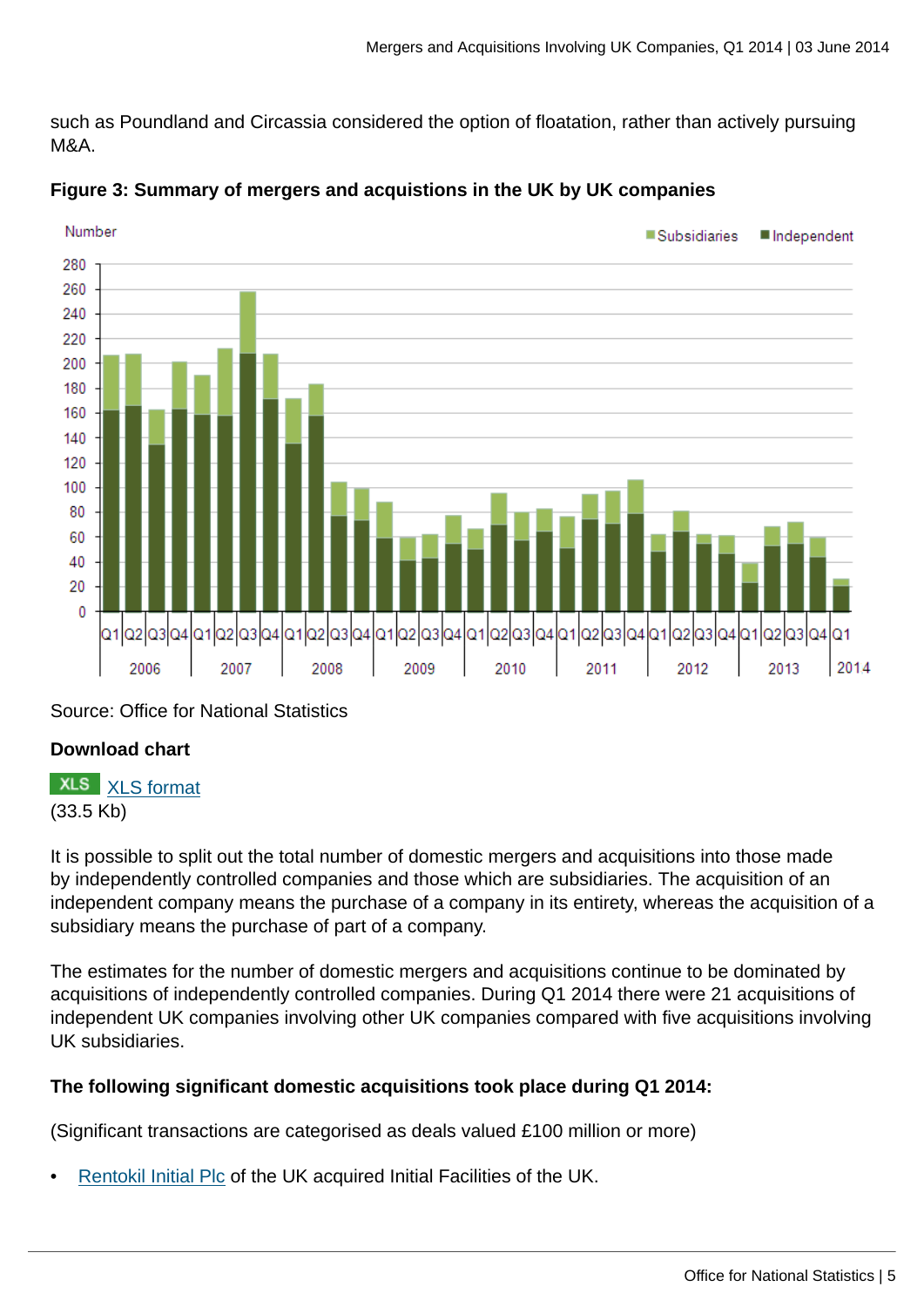• [Oxford Instruments Plc](http://www.investegate.co.uk/oxford-instruments--oxig-/rns/offer-declared-wholly-unconditional/201401220759012049Y/) of the UK acquired Andor Technology Plc of the UK.

## **Transactions in the UK by Foreign Companies**

In Q1 2014 the number of inward acquisitions and mergers of UK companies by foreign companies (20 inward acquisitions) involving a change of majority ownership remained similar to the number recorded in Q1 2013 (19). Despite quarter-on-quarter volatility the number of inward acquisitions remained below levels seen prior to the 2008/2009 economic downturn.



**Figure 4: Number and Value of Acquisitions in the UK by Foreign Companies**

#### Source: Office for National Statistics

#### **Notes:**

- 1. At Q1 2010 the deal identification threshold for the mergers and acquisitions surveys was raised from £0.1million to £1.0million There is therefore a discontinuity in the number of transactions reported as illustrated above.
- 2. All values are at current prices (see Background Notes for definition).

#### **Download chart**

**XLS** [XLS format](http://www.ons.gov.uk:80/ons/rel/international-transactions/mergers-and-acquisitions-involving-uk-companies/q1-2014/chd-m-a-fig-4.xls) (34.5 Kb)

The number of acquisitions of UK companies by foreign companies fell during the economic downturn in 2008/2009 after reporting a peak of 86 completed acquisitions in Q1 2008. Despite a rise in the number of inward acquisitions from Q2 2009 to Q3 2011 the number fell to19 transactions in Q1 2013. Following a peak of 59 transactions in Q3 2013, the number of inward acquisitions has fallen again.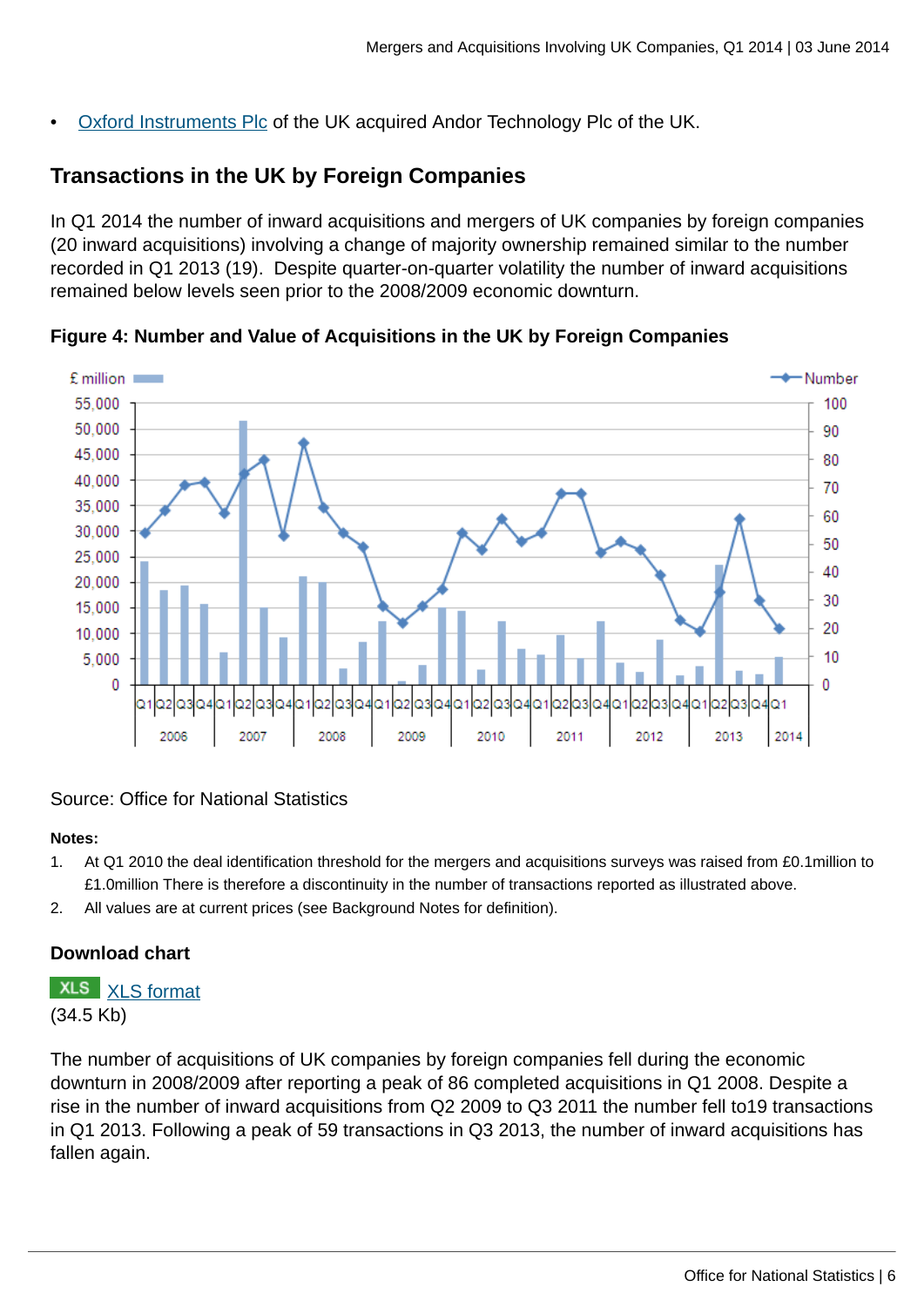In Q1 2014, the number of inward acquisitions involving a change of majority ownership decreased by 33% on the previous quarter. There were 20 inward acquisitions recorded in Q1 2014 compared with 30 recorded in Q4 2013.

The estimate for the value of inward acquisitions increased sizeably from £2.0 billion in Q4 2013 to £5.4 billion ( current price basis) in Q1 2014. The vast majority of this increase can be explained by one large publically reported majority share transaction, where Schneider Electric SA of France acquired Invensys Plc of the UK.

While the value of inward cross border transactions increased, the number of these transactions remained relatively low in Q1 2014. This may be due to the political instability abroad and a continued lack of confidence in the global M&A markets because of slow foreign economic growth. However, if economic environments abroad improve and investor confidence grows then cross border M&A activity may begin to show more definitive signs of improvement and recovery during 2014.

#### **The following significant transactions took place in the UK by foreign companies during Q1 2014.**

(Significant transactions are categorised as deals valued £100 million or more)

- [Schneider Electric SA](http://iom.invensys.com/uk/Pages/IOM_NewsDetail.aspx?NewsID=639) of France acquired Invensys Plc of the UK.
- [Google Inc](http://www.independent.co.uk/life-style/gadgets-and-tech/deepmind-google-buys-uk-artificial-intelligence-startup-for-242m-9087109.html) of the USA acquired Deepmind Technologies Ltd of the UK.
- [BC Partners Ltd](http://www.bcpartners.com/news/2013/29-11-13.aspx) of Guernsey acquired Mergermarket Ltd of the UK.
- [Encore Capital Group Inc](ttp://www.cabotcm.com/media/2014/02/10/cabot-credit-management-acquires-marlin-financial-group) of the USA acquired Marlin Financial Group Ltd of the UK.
- [Starwood Capital Group](http://www.bighospitality.co.uk/Business/Starwood-Capital-buys-De-Vere-Venues) of the USA acquired De Vere Venues Group Ltd of the UK.
- [The Hain Celeastial Group Inc](http://ir.hain-celestial.com/phoenix.zhtml?c=87078&p=irol-newsArticle&ID=1890008&highlight) of the USA acquired Tilda Ltd of the UK.
- [Zynga Inc](http://techcrunch.com/2014/01/30/zynga-naturalmotion/) of the USA acquired Naturalmotion Ltd of the UK.
- [Markel Corporation](http://www.investegate.co.uk/abbey-protection-plc--abb-/rns/scheme-of-arrangement-effective/201401171423479745X/) of the USA acquired Abbey Protection Plc of the UK.

The estimates of the number and value of disposals in the UK by foreign companies during Q1 2014 have been suppressed in this bulletin in order to avoid the potential disclosure of companies involved in this type of M&A activity.

## **Transactions Abroad by UK Companies**

In Q1 2014 the estimates for the number of acquisitions and mergers made by UK companies abroad (outward acquisitions) was 26, a sizeable increase compared with Q4 2013 when there were 11 completed acquisitions. Similar to inward and domestic acquisitions, despite some quarter-onquarter volatility, the number of outward acquisitions remained below levels seen immediately prior to the 2008/2009 economic downturn.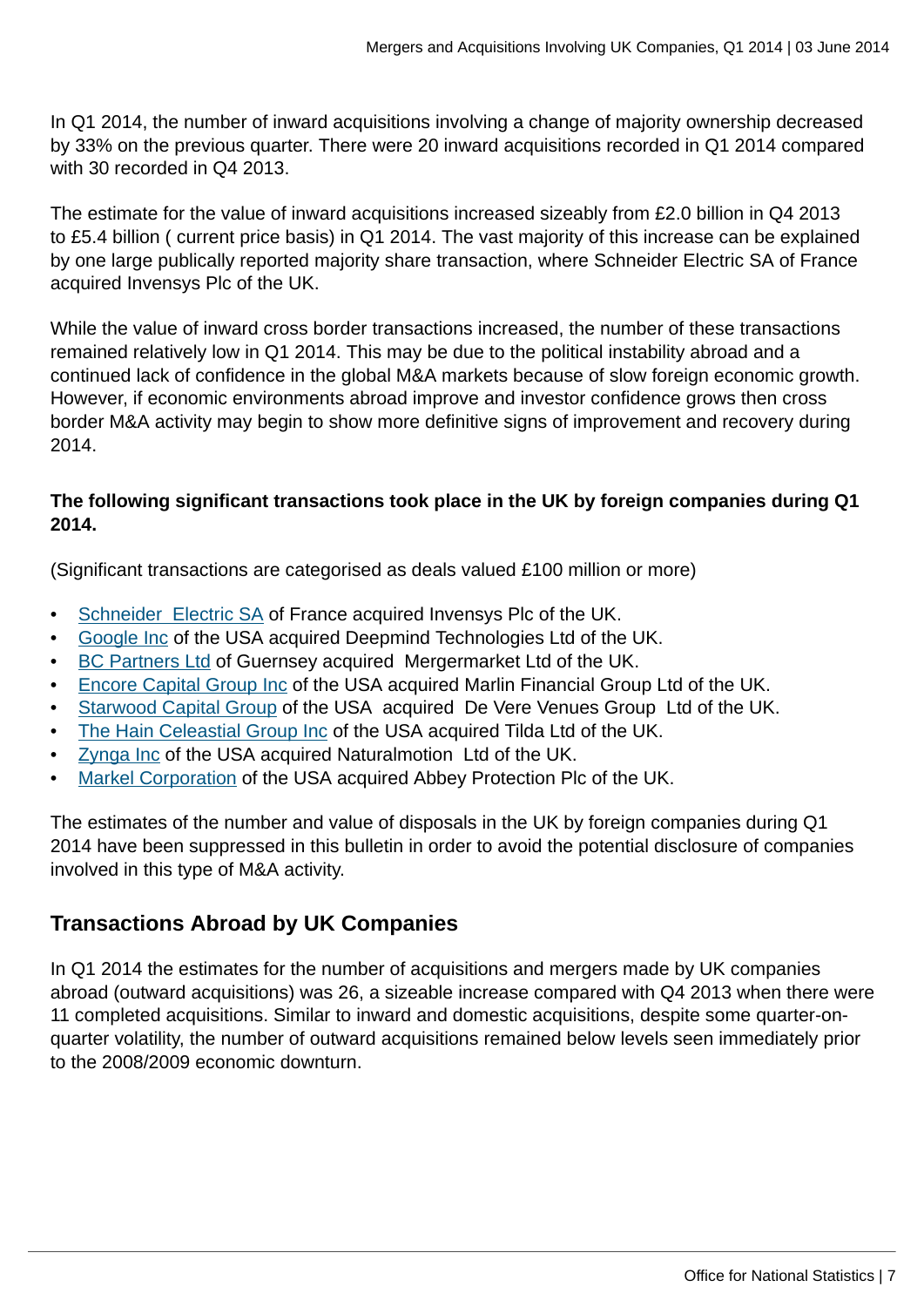

#### **Figure 5: Number and Value of Acquisitions Abroad by UK Companies**

Source: Office for National Statistics

#### **Notes:**

- 1. At Q1 2010 the deal identification threshold for the mergers and acquisitions surveys was raised from £0.1million to £1.0million. There is therefore a discontinuity in the number of transactions reported as illustrated above.
- 2. All values are at current prices (see Background Notes for definition).
- 3. \* Denotes disclosive figures.

#### **Download chart**

**XLS** [XLS format](http://www.ons.gov.uk:80/ons/rel/international-transactions/mergers-and-acquisitions-involving-uk-companies/q1-2014/chd-m-a-fig-5.xls)

(29 Kb)

There were 91 outward acquisitions involving UK companies in Q2 2008, the highest number of transactions recorded since Q3 2007 (141), before the start of the economic downturn. Then from Q2 2008 onwards the number of outward acquisitions involving a change of majority ownership fell to 17 in Q1 2009. From Q1 2009 outward acquisitions increased to 77 in Q3 2011 but fell again to seven in Q3 2013.

In Q1 2014 the number of outward acquisitions made by UK companies abroad increased by 15 transactions when compared with the previous quarter (Q4 2013). There were 26 completed outward acquisitions in Q1 2014 valued at £2.3 billion compared with 11 outward acquisitions at Q4 2013. However, year-on-year comparison show that the number of outward acquisitions involving a change of majority ownership in Q1 2014 (26) are at a similar level to the number of outward acquisitions reported in Q1 2013 (27).

The rise in the number of outward cross border acquisitions seen in Q1 2014 may be partially due to the reported increase in corporate credit availability within the UK, especially targeted for larger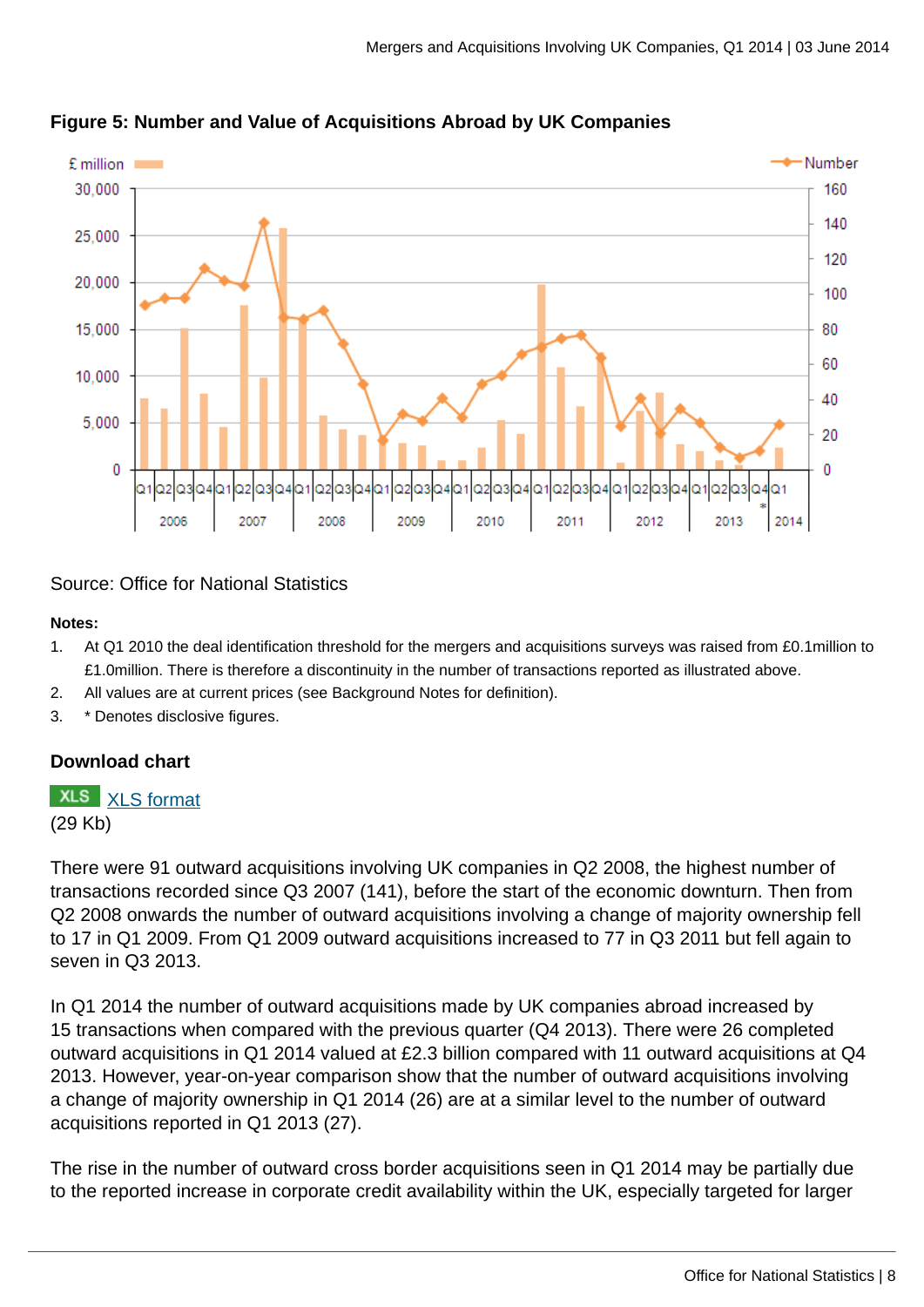corporates and medium-sized companies. UK companies, given the reported improved economic outlook in the UK, may have felt more confident to proceed with M&A investments abroad.

#### **The following significant transactions took place abroad by UK companies in Q1 2014:**

(Significant transactions are categorised as deals valued £100 million or more)

- [Smith and Nephew Plc](http://www.telegraph.co.uk/finance/newsbysector/pharmaceuticalsandchemicals/10615081/Smith-and-Nephew-buys-ArthroCare-to-boost-sports-medicine-arm.html) of the UK acquired Arthrocare Corp of the USA.
- [Pearson Plc](http://www.pearson.com/news/2013/december/pearson-acquiresgrupomultibecomesthemarketleaderinadultenglishla.html?article=true) of the UK acquired Grupo Multi of Brazil.
- [IMI Plc](http://www.imiplc.com/media/group-news/2014/rddisp020114.aspx) of the UK disposed of its Beverage Dispensing & Merchandising Division of the USA.
- [IMI Plc](http://www.imiplc.com/media/group-news/2014/rddisp020114.aspx) of the UK disposed of its Beverage Dispensing & Merchandising Division of Germany.
- [IMI Plc](http://www.imiplc.com/media/group-news/2014/rddisp020114.aspx) of the UK disposed of its Beverage Dispensing & Merchandising Division of China.
- [British United Provident Associated Ltd](http://www.investegate.co.uk/brit-utd-provascbupa/rns/bupa-completes-acquisition-of-cruz-blanca-salud/201402241200067735A) of the UK disposed of Cruz Bianca Salud SA of Chile.
- [Pace Plc](http://www.thetelegraphandargus.co.uk/business/10921266.Pace_seals_deal_on_acquiring_US_firm/) of the UK acquired Aurora Networks Inc of the USA.

#### **Additional information:**

During Q1 2014, [Vodafone Group Plc](http://www.vodafone.com/content/index/media/vodafone-group-releases/2013/vzw-circular.html) completed the disposal of its 45% interest of Verizon Wireless to its joint venture partner Verizon Communications of the USA. Therefore the Q1 2014 M&A outward disposal data does not include the value of this transaction as no change of majority ordinary share ownership occurred.

[Vodafone Group Plc](http://www.vodafone.com/content/index/media/vodafone-group-releases/2014/vodafone-india.html) announced on 11th April 2014 that it had acquired full control of its Indian subsidiary, Vodafone India Ltd'. Therefore the data for this outward acquisition will be included in the M&A estimates for Q2 2014.

[Vodafone Group Plc](http://www.vodafone.com/content/index/media/vodafone-group-releases/2014/ono.html) also announced it was to acquire full control of Spain's largest cable operator, Groupo Corporativo Ono, S.A. However the transaction is subject to customary terms and conditions and is not expected to complete until Q3 2014.

The estimates for the value of disposals abroad by UK companies during Q1 2014 have been suppressed in this bulletin in order to avoid the potential disclosure of companies involved in this type of M&A activity.

•

#### **Background notes**

1. **Overview of Mergers and Acquisitions:**

The M&A estimates are analysed and produced to measure investment data for: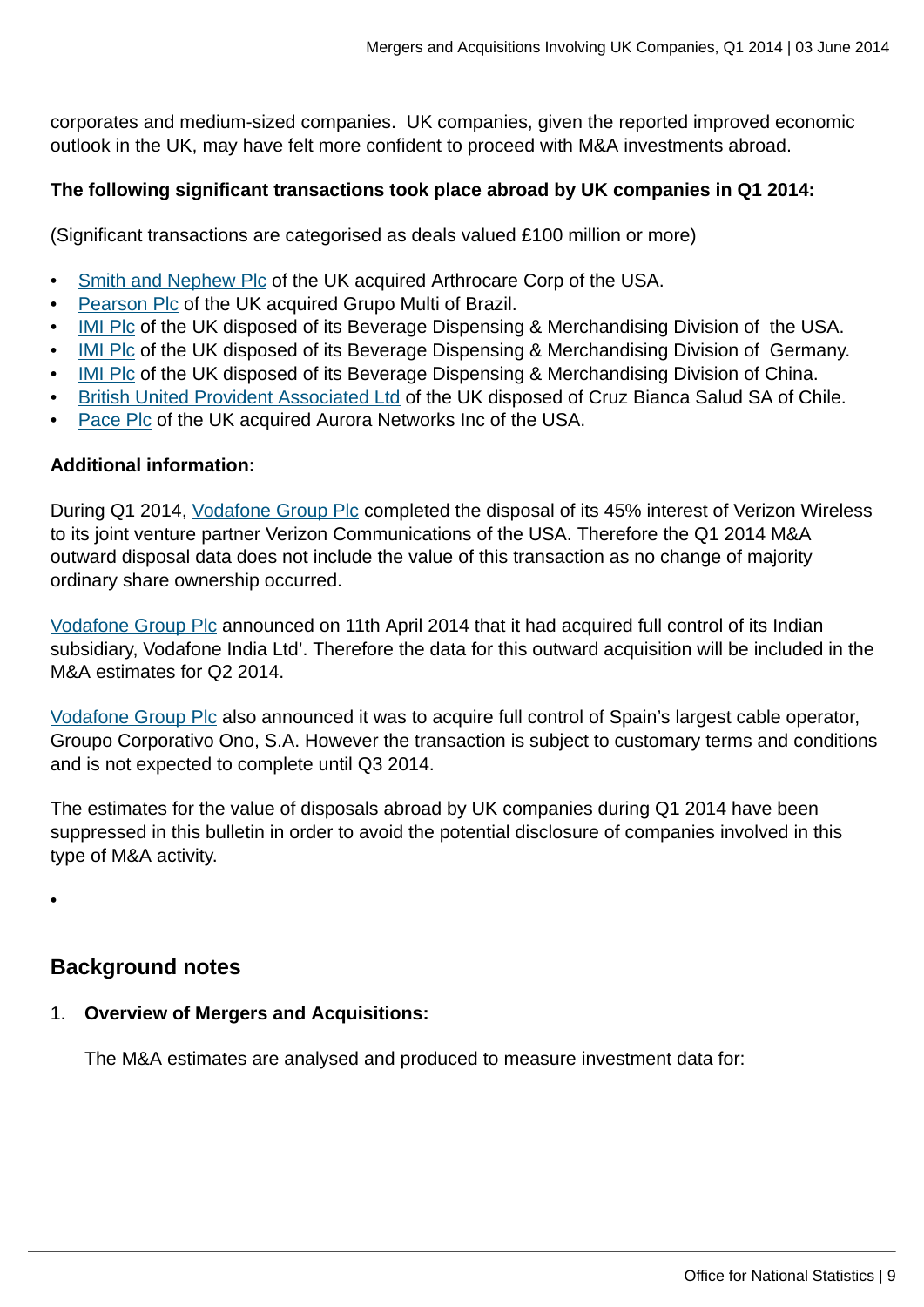

Within ONS, M&A data are essential for producing the National Accounts. The survey results form important components of the UK Balance of Payments and Financial Accounts and are vital in the measurement of the financial and non-financial business sector accounts. M&A data is used in the compilation of the estimates for Foreign Direct Investment and additionally used by other government departments when preparing ministerial briefings. For example, HM Treasury, The Department for Business, Innovation and Skills, UK Trade & Investment and HM Revenue and Customs. The M&A data estimates are also used by foreign embassies, economists and academics for research purposes and for periodic statistical comparisons.

#### 2. **Your Views Matter**

We are constantly aiming to improve this release and its associated commentary. We would welcome any feedback you might have and would be particularly interested in knowing how you make use of these data to inform our work. Please contact us via email: [m&a@ons.gsi.gov.uk](mailto:m&a@ons.gsi.gov.uk) or telephone Hannah Finselbach on +44 (0)1633 455635.

This bulletin has been produced by the International Trade branch in ONS. We want to find out what you like about our outputs, what you don't like about them, and how you think we can improve them. We would really appreciate it if you will take around 10 minutes to complete our [Online Survey](https://www.surveymonkey.com/s/7M63FDL) to enable us to improve our outputs for you.

#### 3. **Basic Quality Information**

The Quality and Methodology Information for Mergers and Acquisitions(M&A) surveys report describes in detail the intended uses of the statistics presented in this publication, their general quality and the methods used to produce them.

#### 4. **Relevance to Users**

The degree to which the statistical outputs meet users' needs.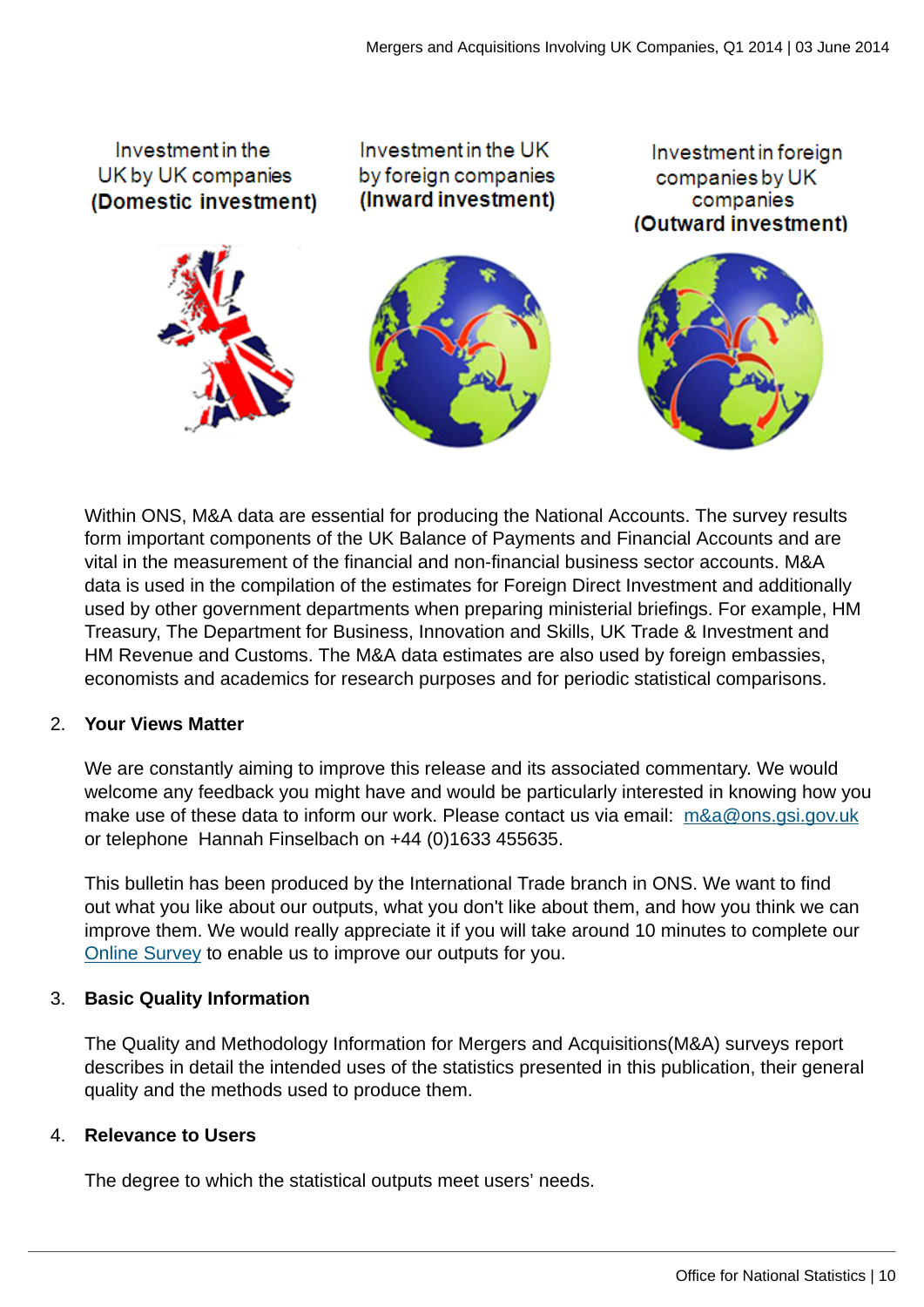Within ONS, the mergers and acquisitions data are considered to be essential for producing Balance of Payments and economic accounts statistics. The survey results form important components of the UK Balance of Payments and Financial Accounts and are vital in the measurement of the financial and non-financial business sector accounts.

The Cross-Borders Acquisitions and Mergers survey (M&A) data are used in the compilation of the estimates of Foreign Direct Investment (FDI). These data meet the needs of FDI by collecting data on all acquisitions which lead to a holding in excess of 10% of the issued share capital. These estimates then feed into the UK Balance of Payments and the 'Rest of the World' sector of the financial accounts in the National Accounts, for which there is an EU legal requirement. Individual transaction information is also used to estimate the counterpart in 'portfolio' investment flows for monthly Balance of Payments.

The data collected are also used in updating business structures and country of ownership codes on the Inter-Departmental Business Register (IDBR).The IDBR is a comprehensive list of UK businesses that is used by government for statistical purposes.

Elsewhere in government, examples of departments who use the data include:

- HM Treasury, Economic Analysis Division, where the data are used in preparing briefing and forecasting;
- Department for Business, Innovation and Skills, where direct investment data are required for ministerial briefing, parliamentary questions and in formulating trade policy;
- UK Trade & Investment, where the information is used for briefing on the extent to which the UK is successful in attracting inward investment;
- HM Revenue and Customs, where the data are used to help in forecasting company taxation..

Non-government users include:

- Private companies which are interested in analysing country and industry data for trends by foreign firms in the UK and by UK companies abroad and also for researching corporate finance activity and for the purpose of investment banking.
- UK embassies in foreign countries, who are interested in information on specific countries and companies making acquisitions, and
- Private sector economists, journalists and academics who are interested in information on particular industries and particular countries for research purposes and who use the data for periodic statistical comparisons.

Feedback from users has indicated that the information received from the M&A survey has a high degree of relevance across the above user groups, meets the vast majority of user needs, and all information currently collected and published is used.

#### **Source of data:**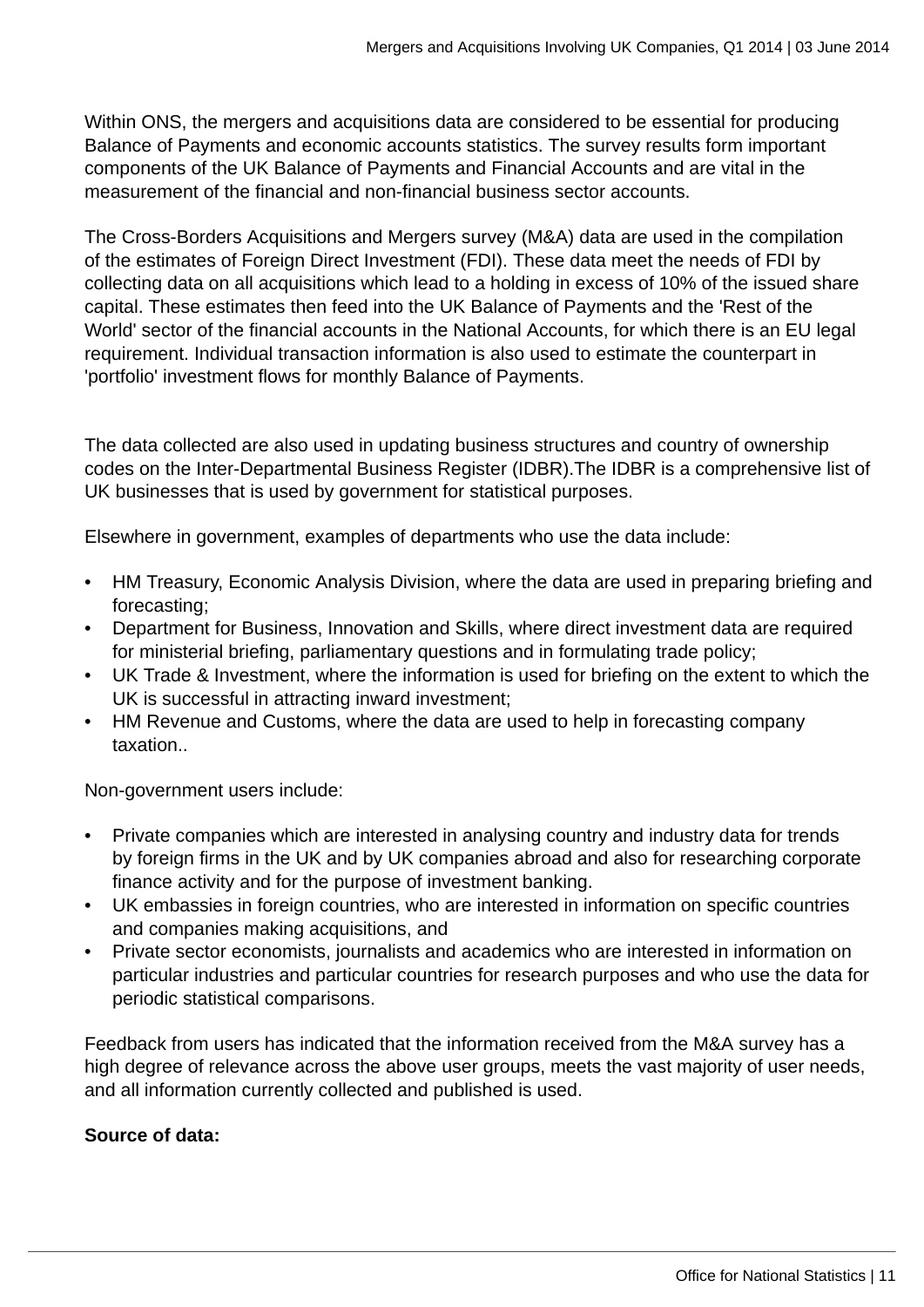The information collected is based on reports in the financial press, specialist magazines, company and financial websites supplemented by special surveys to businesses to determine the form, value and timing of each transaction.

If the information is not yet in the public domain, such transactions may not be reflected in the analysis. Where full information has not yet been received on the details of the acquisition or disposal, the value of the transaction indicated in the public domain is used as an interim estimate.

The data shown in this release relate solely to mergers and acquisitions undertaken by companies: acquisitions by individuals are not included.

This publication contains data relating mergers, demergers, acquisitions and disposals. Figures relating to mergers are included within acquisitions and those relating to demergers are contained within disposals.

ONS makes every effort to provide informative commentary on the data in this release. As part of the quality assurance process, individual businesses are contacted in an attempt to capture reasons for large period on period data movements. It can prove difficult to gather detailed reasons from some businesses to help inform the commentary. Frequently, reasons given for data movements refer to a 'change in market conditions' or a 'restructure of the company'. Consequently, it's not possible for all data movements to be fully explained.

ONS are aware that a number of users make use of these data for modelling or forecasting purposes. In doing so, it is important that users make note of our revisions policy (see note 7 in the background notes) and that all time series are on a 'current price' basis, which means that the values are as they were at the time of measurement and not adjusted for inflation. Acquisitions and disposal activity can be affected by UK and global economic and political issues and therefore quarterly estimates can be volatile.

One question often asked of the M&A release is 'why is there a time delay between the announcement of M&A transactions in the press and the inclusion of these transactions within ONS M&A figures?' The difference is that ONS figures record when a transactions legally completes as opposed to when the transaction has been announced in the press. The complexities surrounding the acquisitions/disposals taking place often incurs a time lag, which can vary between quarters.

#### 5. **Significant Transactions**

Significant Transactions tables show the reported figures for a selection of significant transactions which occurred in the quarter, where 'significance' is defined as the absolute value of the deal.

The figures shown are usually the ones available from the financial press or other sources in the public domain although occasionally, with the consent of the company, the value returned to the ONS is used in the tables instead of the press reported figure. If the company's consent cannot be obtained then the deal is excluded, however, the values are included in the aggregate tables.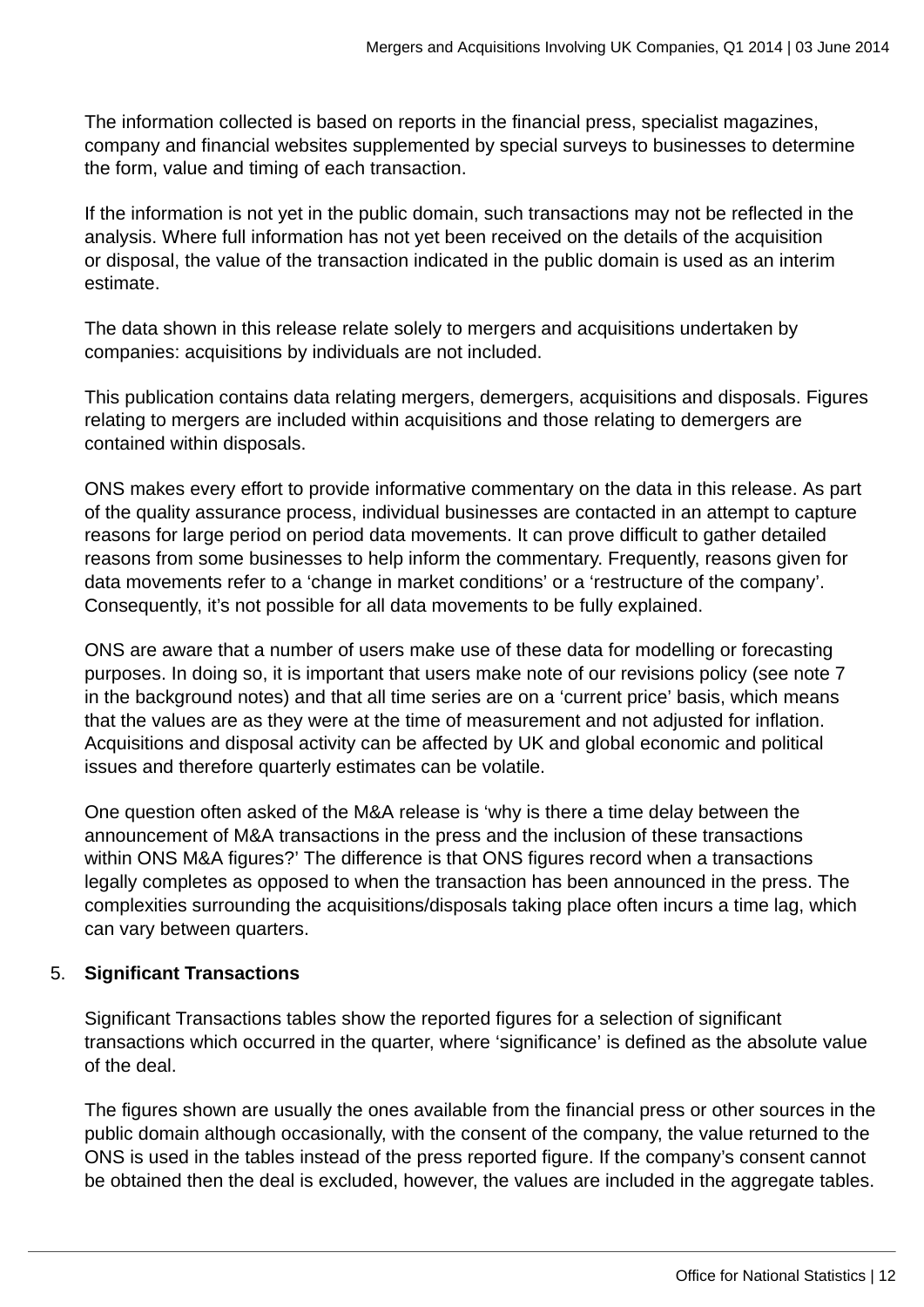Occasionally, therefore, a large deal may be missing (suppressed) from the lists so it is best to regard these tables as an indication of the ranking of deals rather than a completely exhaustive listing.

Press reported figures for M&A transactions often differ to some extent from those supplied by companies to ONS and it is the latter which are used in compiling statistical aggregates in tables 1-10. Included in the prices quoted in the tables of significant transactions is the total published price paid for the company excluding any assumed debt where known. Deferred payments are included in the reported price even if the payment is made in a different quarter.

#### 6. **Types of Transactions Covered**

**Mergers** are acquisitions in which all or part of the payment is made in shares, such that the shareholders of the two companies become shareholders of a new, combined company group.

**Demergers** are disposals where a company group divides into two or more separate companies, in such a way that the shareholders of the restructured companies remain the same, or retain the equivalent value shareholding in one of the newly independent companies. Demergers are included in the statistics within disposals.

**Acquisitions** are transactions which involve one company purchasing the ordinary shares of a second company ('target company'). A target company is usually of a smaller size than the company undertaking the purchase.

**Disposal** is a term used to describe the action when a company or organisation sells or liquidates an asset or business.

**Cross-border acquisitions** denote transactions where a company in one country acquires, either directly or indirectly, a controlling interest in a company in another country.

**Direct transactions** are those where a company acquires a controlling interest in another company.

**Indirect transactions** are those where a company uses an existing foreign subsidiary to acquire a controlling interest in a company resident in another country. The acquiring foreign intermediate company may be located in the same country in which the acquisition is being made or in a different country.

**Acquisitions within the UK by other UK companies** denote mergers and acquisitions involving only UK registered companies.

Where the acquired company was a subsidiary of another company the transaction is classified as a sale between company groups.

The phrase 'acquisitions in the UK by UK companies' refer to deals where the ultimate ownership remains in the UK. This heading does not cover the total number or value of deals where a UK company is the acquirer. When a foreign company acquires a UK company through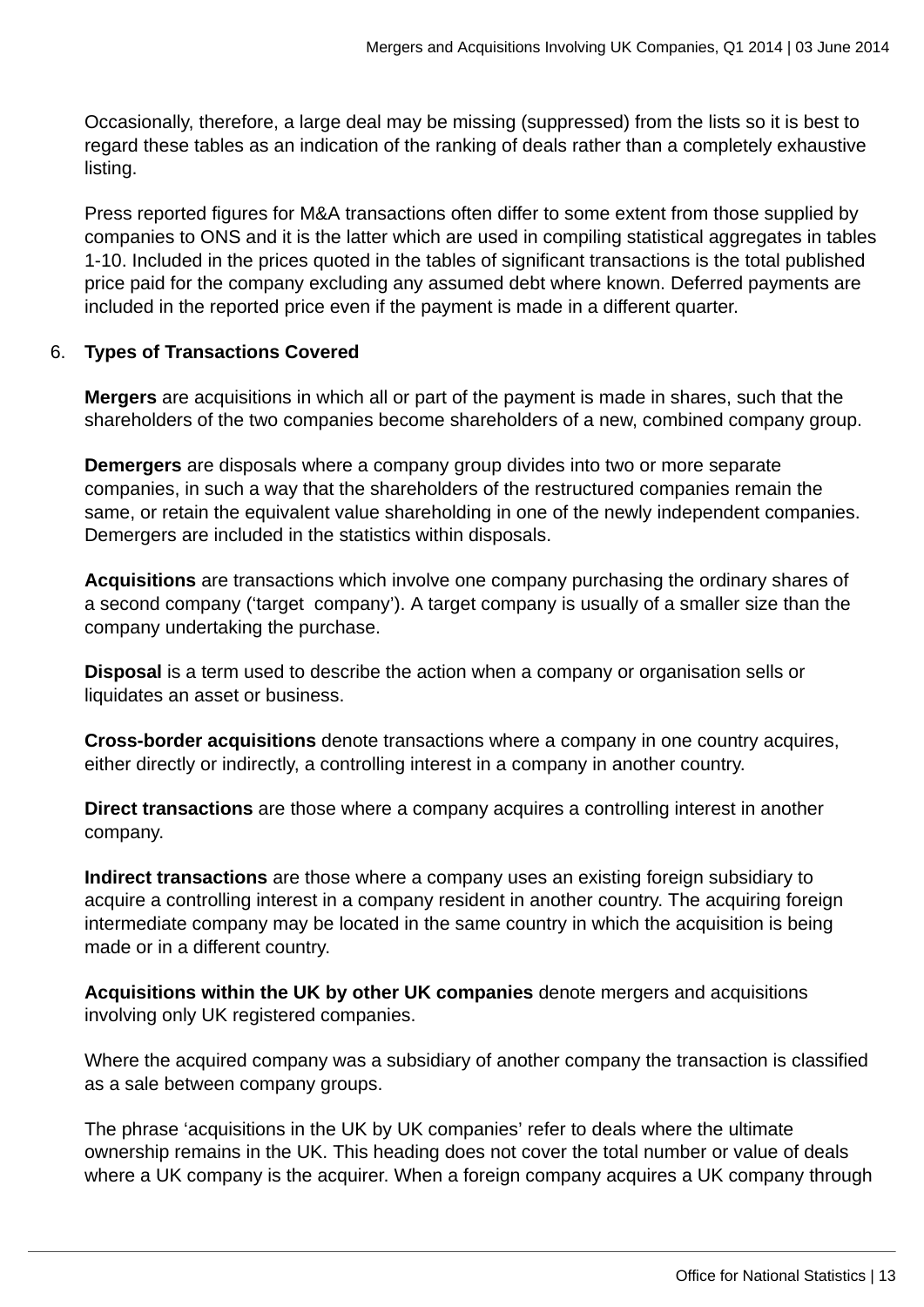one of its existing UK subsidiaries or a UK registered special purpose vehicle that deal is shown as part of the data under 'acquisitions in the UK by foreign companies'.

#### **Acquisition of independent companies**

The acquisition of an independent company means the purchase of a company in its entirety – the company itself and all of its subsidiaries.

#### **Acquisition of subsidiary companies**

The acquisition of a subsidiary company means the purchase of part of a company.

#### 7. **Financing**

This statistical bulletin provides details of the application of funds to effect mergers and acquisitions and the proceeds raised from disinvestments and demergers.

For indirect foreign transactions there is the added complication of considering the movements of funds either as capital injection or in the form of loans between parent companies and their foreign subsidiaries making the acquisition. Occasionally, the foreign subsidiary obtains the funds required partly or entirely outside the UK from sources such as:

- Own resources;
- Borrowing from banks and other local sources;
- Share, bond and other capital or notes issued abroad.

Also, a transaction may be funded by more than one method.

#### 8. **Definitions of Geographic Areas**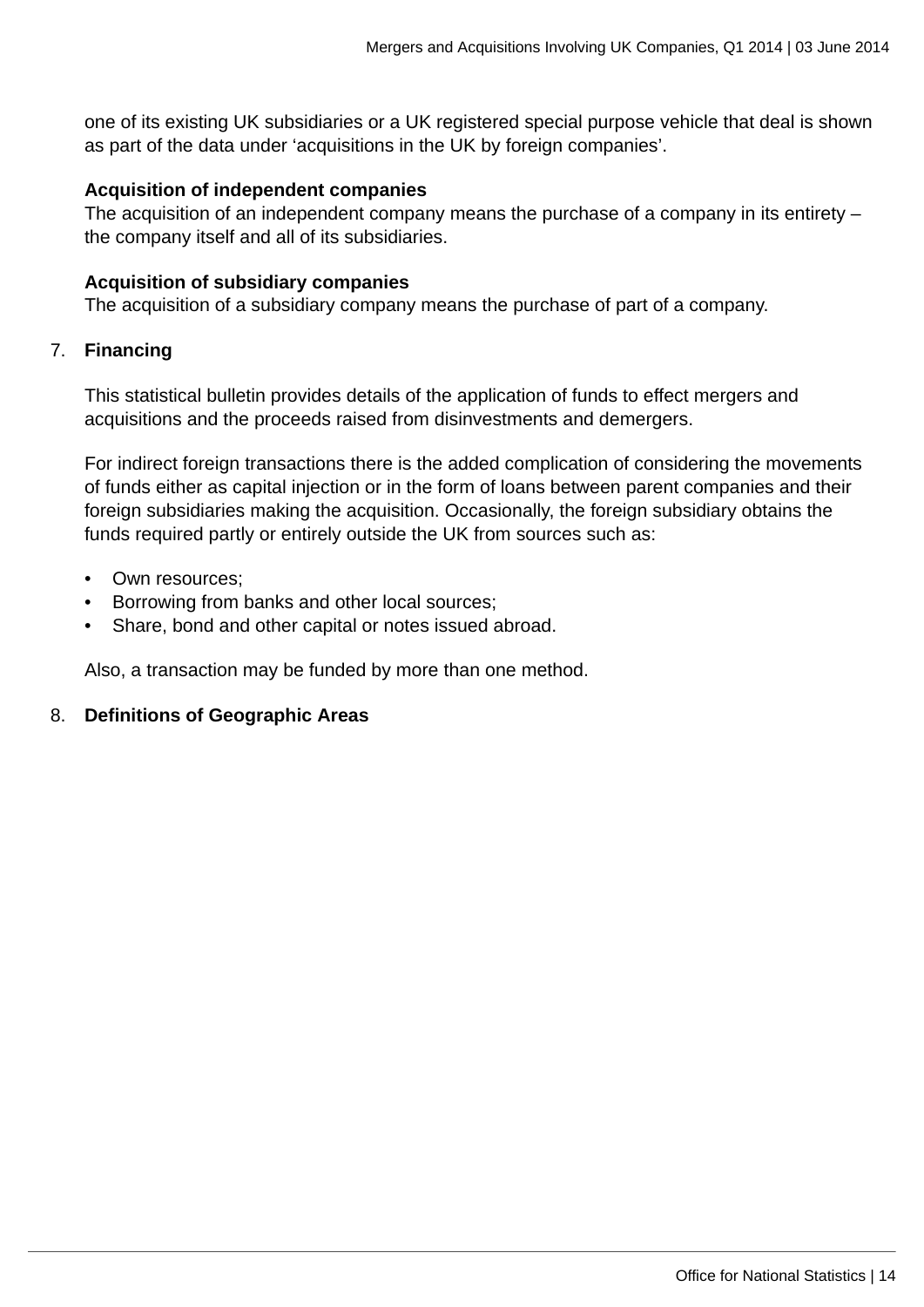## **Table A: Geography**

| <b>Europe</b>                                |                                                     |                   |                                                                                                                        |                                      |
|----------------------------------------------|-----------------------------------------------------|-------------------|------------------------------------------------------------------------------------------------------------------------|--------------------------------------|
| EU                                           | Austria                                             | <b>Belgium</b>    | <b>Bulgaria</b>                                                                                                        | Croatia                              |
|                                              | Cyprus                                              | Czech<br>Republic | <b>Denmark</b>                                                                                                         | Estonia                              |
|                                              | Finland                                             | France            | Germany                                                                                                                | Greece                               |
|                                              | Hungary                                             | Irish Republic    | Italy                                                                                                                  | Latvia                               |
|                                              | Lithuania                                           | Luxembourg        | Malta                                                                                                                  | <b>Netherlands</b>                   |
|                                              | Poland                                              | Portugal          | Romania                                                                                                                | Slovakia                             |
|                                              | Slovenia                                            | Spain             | Sweden                                                                                                                 |                                      |
| <b>Other</b><br>European<br><b>Countries</b> | Albania                                             | Andorra           | <b>Belarus</b>                                                                                                         | Bosnia and<br>Herzegovina            |
|                                              | <b>Faroe Islands</b>                                | Gibraltar         | Iceland                                                                                                                | Liechtenstein                        |
|                                              | Macedonia,<br>the Former<br>Yugoslav<br>Republic of | Moldova           | Montenegro                                                                                                             | Norway                               |
|                                              | <b>Russian</b><br>Federation                        | San Marino        | Serbia                                                                                                                 | Switzerland                          |
|                                              | Turkey                                              | <b>Ukraine</b>    | <b>UK Offshore</b><br><b>Islands</b><br>(Guernsey,<br>Jersey, other<br>Channel<br><b>Islands &amp; Isle</b><br>of Man) | <b>Vatican City</b><br><b>State</b>  |
| <b>The</b><br><b>Americas</b>                |                                                     |                   |                                                                                                                        |                                      |
| Anguilla                                     | Antigua &<br><b>Barbuda</b>                         | Argentina         | Aruba                                                                                                                  | <b>Bahamas</b>                       |
| <b>Barbados</b>                              | <b>Belize</b>                                       | <b>Bermuda</b>    | <b>Bolivia</b>                                                                                                         | Bonaire, Sint<br>Eustatius &<br>Saba |
| <b>Brazil</b>                                | <b>British Virgin</b><br><b>Islands</b>             | Canada            | Cayman<br>Islands                                                                                                      | Chile                                |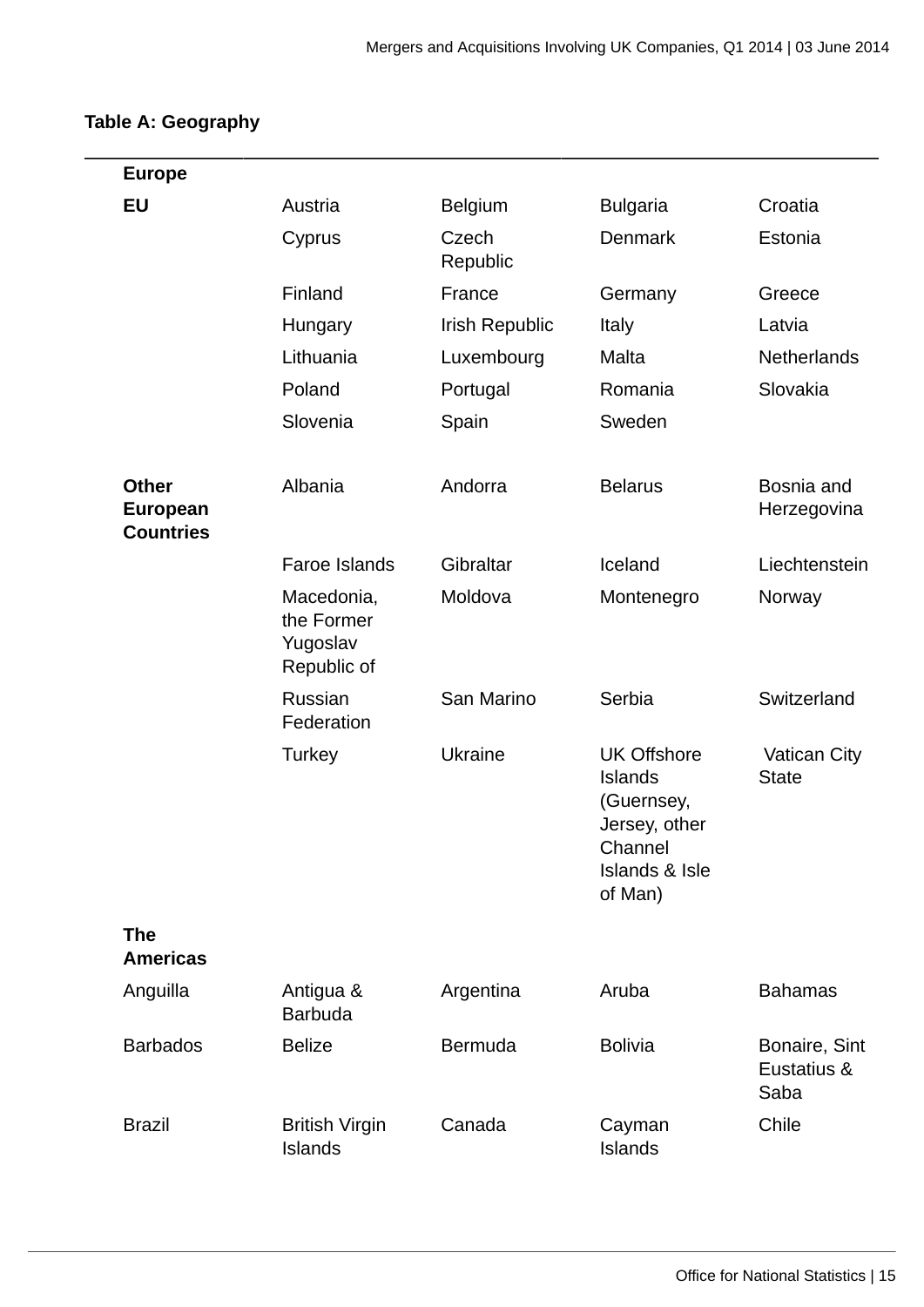| Colombia                                 | Costa Rica                                           | Cuba                            | Curacao                                    | Dominica                              |
|------------------------------------------|------------------------------------------------------|---------------------------------|--------------------------------------------|---------------------------------------|
| Dominican<br>Republic                    | Ecuador                                              | El Salvador                     | Falkland<br><b>Islands</b>                 | Greenland                             |
| Grenada                                  | Guatemala                                            | Guyana                          | Haiti                                      | <b>Honduras</b>                       |
| Jamaica                                  | Mexico                                               | Montserrat                      | Nicaragua                                  | Panama                                |
| Paraguay                                 | Peru                                                 | St Kitts &<br><b>Nevis</b>      | Saint Lucia                                | <b>Sint Maarten</b>                   |
| <b>St Vincent</b><br>& the<br>Grenadines | Suriname                                             | Trinidad &<br>Tobago            | Turks &<br>Caicos<br><b>Islands</b>        | Uruguay                               |
| <b>US Virgin</b><br><b>Islands</b>       | <b>USA</b>                                           | Venezuela                       |                                            |                                       |
| Asia                                     |                                                      |                                 |                                            |                                       |
| Afghanistan                              | Armenia                                              | Azerbaijan                      | <b>Bahrain</b>                             | <b>Bangladesh</b>                     |
| <b>Bhutan</b>                            | <b>Brunei</b><br>Darussalam                          | Burma/<br>Myanmar               | Cambodia                                   | China                                 |
| Georgia                                  | Hong Kong                                            | India                           | Indonesia                                  | Iran                                  |
| Iraq                                     | <b>Israel</b>                                        | Japan                           | Jordan                                     | Kazakhstan                            |
| Kuwait                                   | Kyrgyzstan                                           | Laos                            | Lebanon                                    | Macao                                 |
| Malaysia                                 | <b>Maldives</b>                                      | Mongolia                        | Nepal                                      | North Korea                           |
| Oman                                     | Pakistan                                             | Palestinian<br><b>Territory</b> | Philippines                                | Qatar                                 |
| Saudi Arabia                             | Singapore                                            | South Korea                     | Sri Lanka                                  | Syria                                 |
| Taiwan                                   | Tajikistan                                           | Thailand                        | Timor - Leste                              | Turkmenistan                          |
| <b>United Arab</b><br>Emirates           | <b>Uzbekistan</b>                                    | <b>Viet Nam</b>                 | Yemen                                      |                                       |
| <b>Australasia &amp; Oceania</b>         |                                                      |                                 |                                            |                                       |
| American<br>Samoa                        | Antarctica                                           | Australia                       | <b>Bouvet Island</b>                       | Christmas<br><b>Island</b>            |
| Cocos<br>(Keeling)<br><b>Islands</b>     | Cook Islands                                         | French<br>Polynesia             | French<br>Southern<br>& Antarctic<br>Lands | Fiji                                  |
| Guam                                     | <b>Heard Island</b><br>& Macdonald<br><b>Islands</b> | Kiribati                        | Marshall<br><b>Islands</b>                 | Micronesia,<br>Federated<br>States of |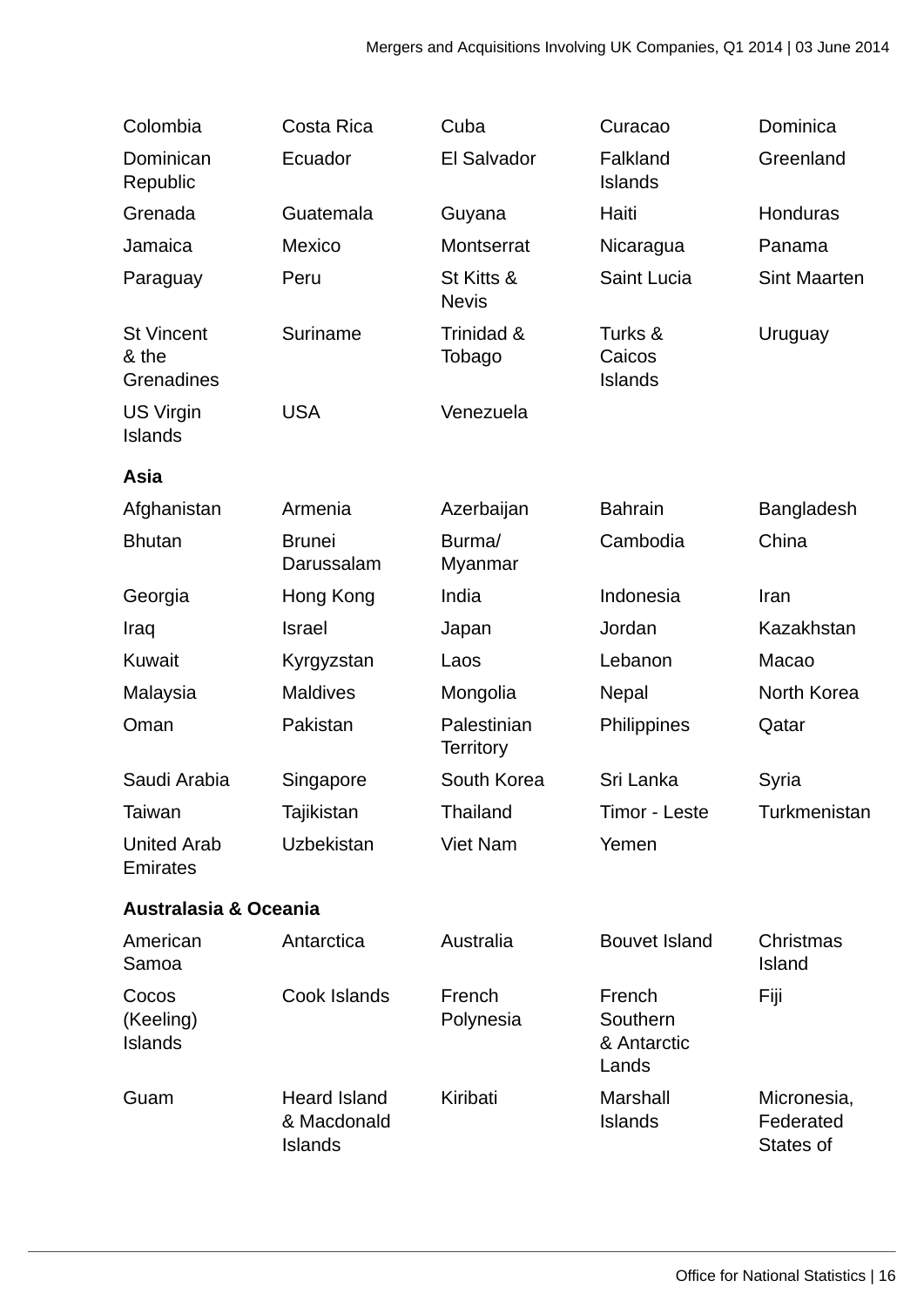| Nauru                                         | <b>New</b><br>Caledonia                                   | New Zealand                                      | <b>Niue</b>                                       | Norfolk Island                                     |
|-----------------------------------------------|-----------------------------------------------------------|--------------------------------------------------|---------------------------------------------------|----------------------------------------------------|
| Northern<br>Mariana<br><b>Islands</b>         | Palau                                                     | Papua New<br>Guinea                              | Pitcairn                                          | Samoa                                              |
| Solomon<br><b>Islands</b>                     | South<br>Georgia<br>& South<br>Sandwich<br><b>Islands</b> | <b>Tokelau</b>                                   | Tonga                                             | Tuvalu                                             |
| <b>US Minor</b><br>Outlying<br><b>Islands</b> | Vanuatu                                                   | Wallis &<br>Futuna                               |                                                   |                                                    |
| <b>Africa</b>                                 |                                                           |                                                  |                                                   |                                                    |
| Algeria                                       | Angola                                                    | <b>Benin</b>                                     | <b>Botswana</b>                                   | <b>British Indian</b><br>Ocean<br><b>Territory</b> |
| <b>Burkina Faso</b>                           | <b>Burundi</b>                                            | Cameroon                                         | Cape Verde                                        | Central<br>African<br>Republic                     |
| Chad                                          | Comoros                                                   | Congo                                            | Democratic<br>Republic of<br>the Congo<br>(Zaire) | Djibouti                                           |
| Egypt                                         | Equatorial<br>Guinea                                      | Eritrea                                          | Ethiopia                                          | Gabon                                              |
| Gambia                                        | Ghana                                                     | Guinea                                           | Guinea<br><b>Bissau</b>                           | <b>Ivory Coast</b><br>(Cote<br>d'Ivoire)           |
| Kenya                                         | Lesotho                                                   | Liberia                                          | Libya                                             | Madagascar                                         |
| Malawi                                        | Mali                                                      | Mauritania                                       | <b>Mauritius</b>                                  | Morocco                                            |
| Mozambique                                    | Namibia                                                   | Niger                                            | Nigeria                                           | Rwanda                                             |
| Sao Tome &<br>Principe                        | Senegal                                                   | Seychelles                                       | Sierra Leone                                      | Somalia                                            |
| South Africa                                  | South Sudan                                               | St Helena,<br>Ascension<br>& Tristan da<br>Cunha | Sudan                                             | Swaziland                                          |
| Tanzania                                      | Togo                                                      | Tunisia                                          | Uganda                                            | Zambia                                             |
| Zimbabwe                                      |                                                           |                                                  |                                                   |                                                    |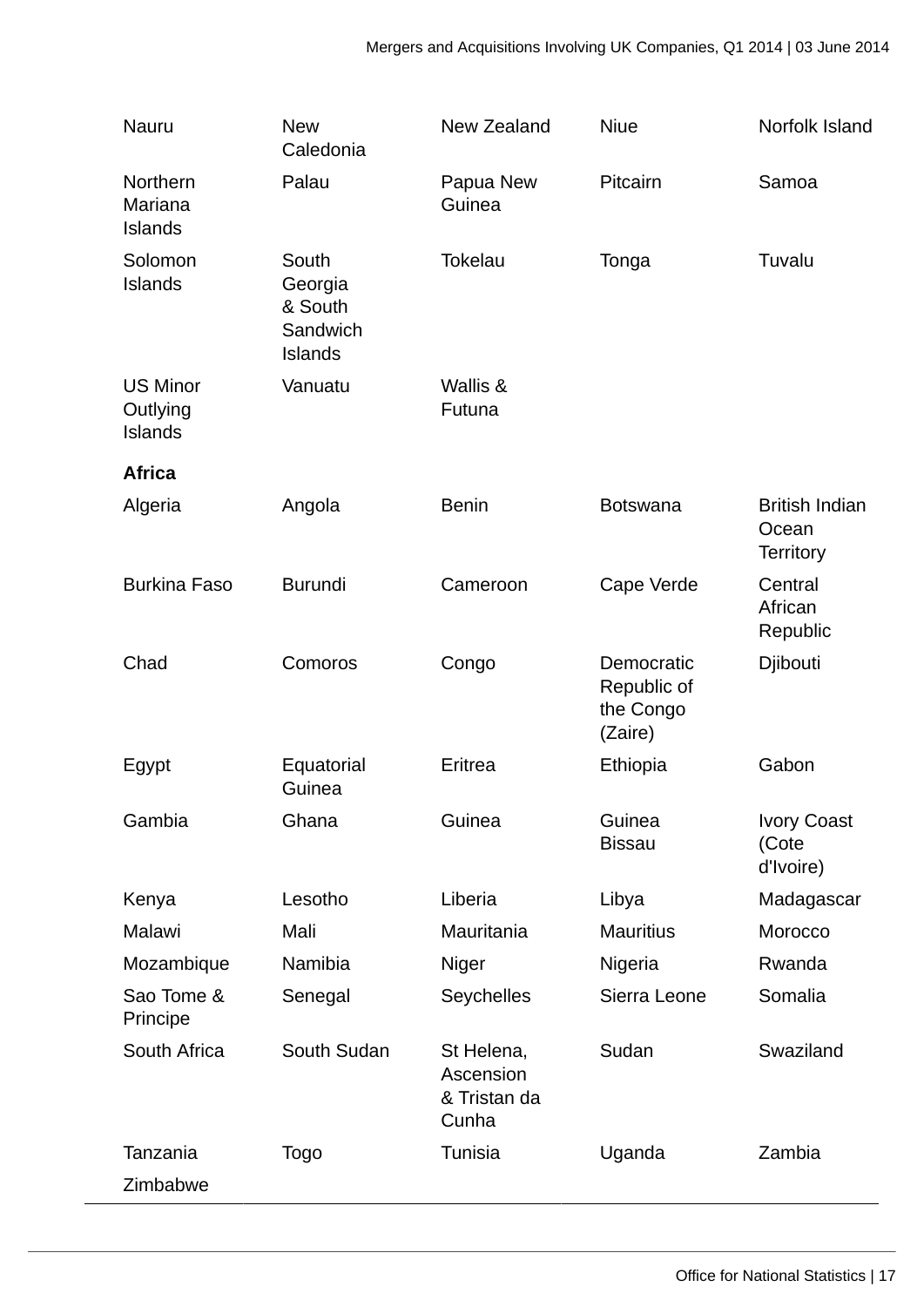**Table source:** Office for National Statistics

#### **Download table**

**XLS** [XLS format](http://www.ons.gov.uk:80/ons/rel/international-transactions/mergers-and-acquisitions-involving-uk-companies/q1-2014/prt-m-a-a.xls) (33 Kb)

#### 9. **Revisions**

Data for all quarters of 2013 have been revised in the light of new information, and so revisions to the data for Q1, Q2, Q3 and Q4 2013 have been published in this statistical bulletin. No further revisions to data prior to Q1 2013 have been made. Therefore time series data for all quarters of 2012 and any previous historic quarterly and annual periods remain unchanged.

Annual data tables for 2013 are produced in conjunction with the Q4 2013 data. Revisions to the 2013 quarterly and annual figures are recalculated at Q1 2014 only. No revisions to annual data prior to 2013 have been made. Therefore time series data for previous historic annual periods remains unchanged.

Revisions to the aggregates used in M&A principally occur for the following reasons:

- **Completion of transactions**: On announcement of a proposed transaction an expected completion date is usually given. The publicly reported values will be allocated to the quarter of expected completion. If the transaction is ultimately completed in an earlier or later quarter, the recorded values will be reallocated to the new quarter.
- **Publicly reported values**: Publicly reported values are initially used to compile the aggregates. These can vary considerably from the values ultimately supplied by the respondents, frequently because the assumption of debt has been included in the publicly reported value. A nominal value is applied if no publicly reported value is available. The final values used to create the aggregates are those supplied by the respondent.
- **Non-completion of transactions**: On announcement of a proposed transaction the publicly reported value of the transaction is recorded. If the transaction does not subsequently take place the recorded value will be deleted.
- **Non-share transactions**: On announcement of a proposed transaction it may appear that there will be transactions in the share capital of the companies involved and the publicly reported values will be recorded. If subsequent information contradicts this the recorded values will be amended or deleted.
- **Control**: On announcement of a proposed transaction it may appear that the transaction will give the purchasing company control of the purchased company, that is, a share ownership of greater than 50%. If subsequent information contradicts this the recorded values will be amended or deleted.
- **Revisions from respondents**: Very occasionally respondents revise the values that they have previously supplied to ONS. The revised values are those used to create the aggregates.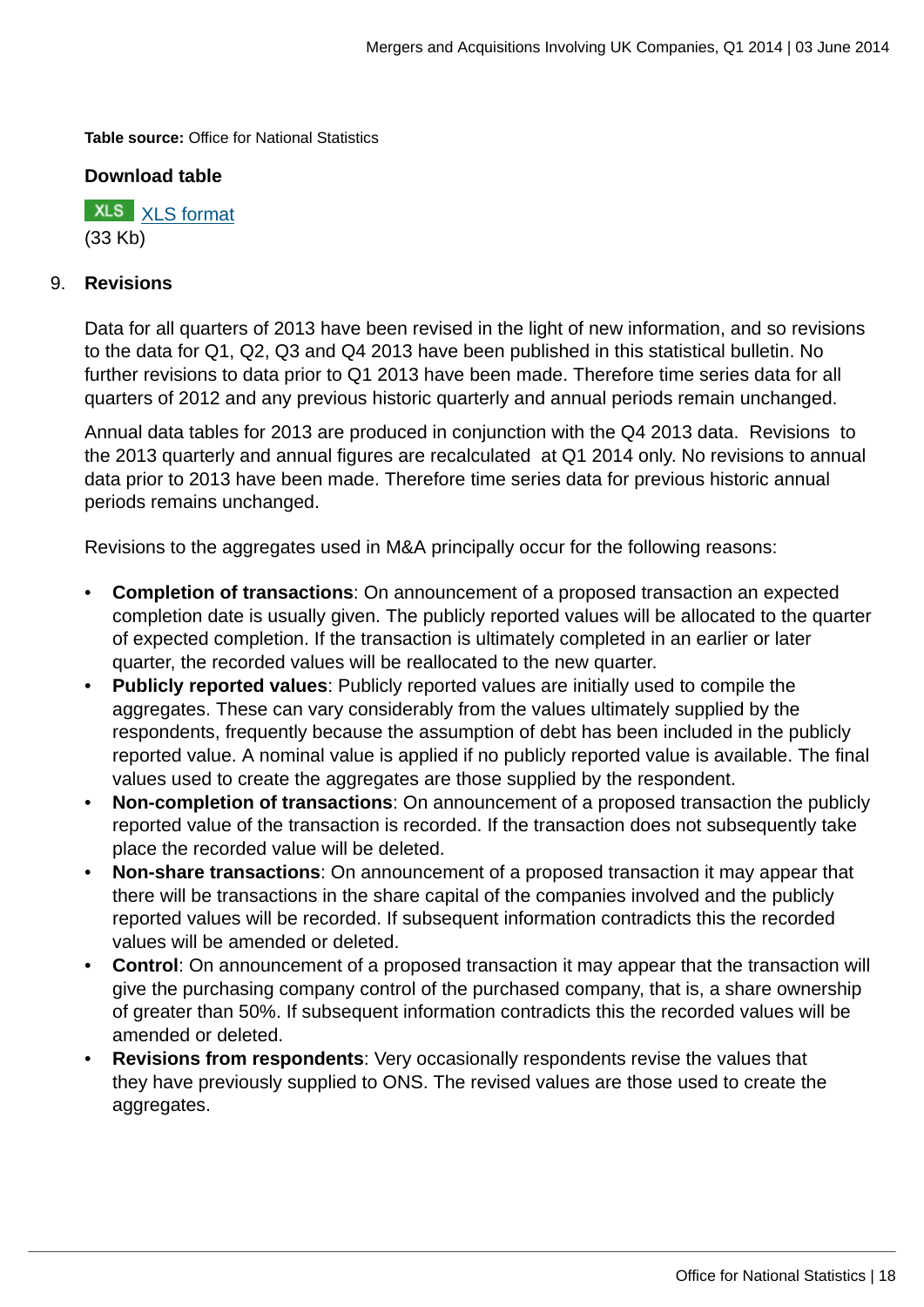£ million

|                                         | Q4 2013<br><b>Value First</b><br><b>Published</b> | Value in<br>Latest<br><b>Revised</b><br>Period (Q4<br>2013) | Average<br><b>Revision</b> | Average<br>without<br><b>Regard to</b><br>Sign <sup>1</sup> |
|-----------------------------------------|---------------------------------------------------|-------------------------------------------------------------|----------------------------|-------------------------------------------------------------|
| Value of<br>Outward<br>Acquisitions     | .,                                                |                                                             | .,                         |                                                             |
| Value of<br>Outward<br><b>Disposals</b> | $\cdot$ .                                         | $\sim$                                                      | $\sim$                     | $\sim$                                                      |
| Value of<br>Inward<br>Acquisitions      | 1,439.0                                           | 2,022.0                                                     | 393.0*                     | 393.0                                                       |
| Value of<br>Inward<br><b>Disposals</b>  | 164.0                                             | 491.0                                                       | 155.2*                     | 155.2                                                       |
| Value of<br>Domestic<br>Acquisitions    | 1,230.0                                           | 1,236.0                                                     | 523.6                      | 523.6                                                       |

#### **Table B: Average Revisions Over the Previous Five Quarters**

#### **Table source:** Office for National Statistics

#### **Table notes:**

- 1. Average absolute revision.
- 2. .. Data suppressed.
	- \* Significant revision.

#### **Download table**

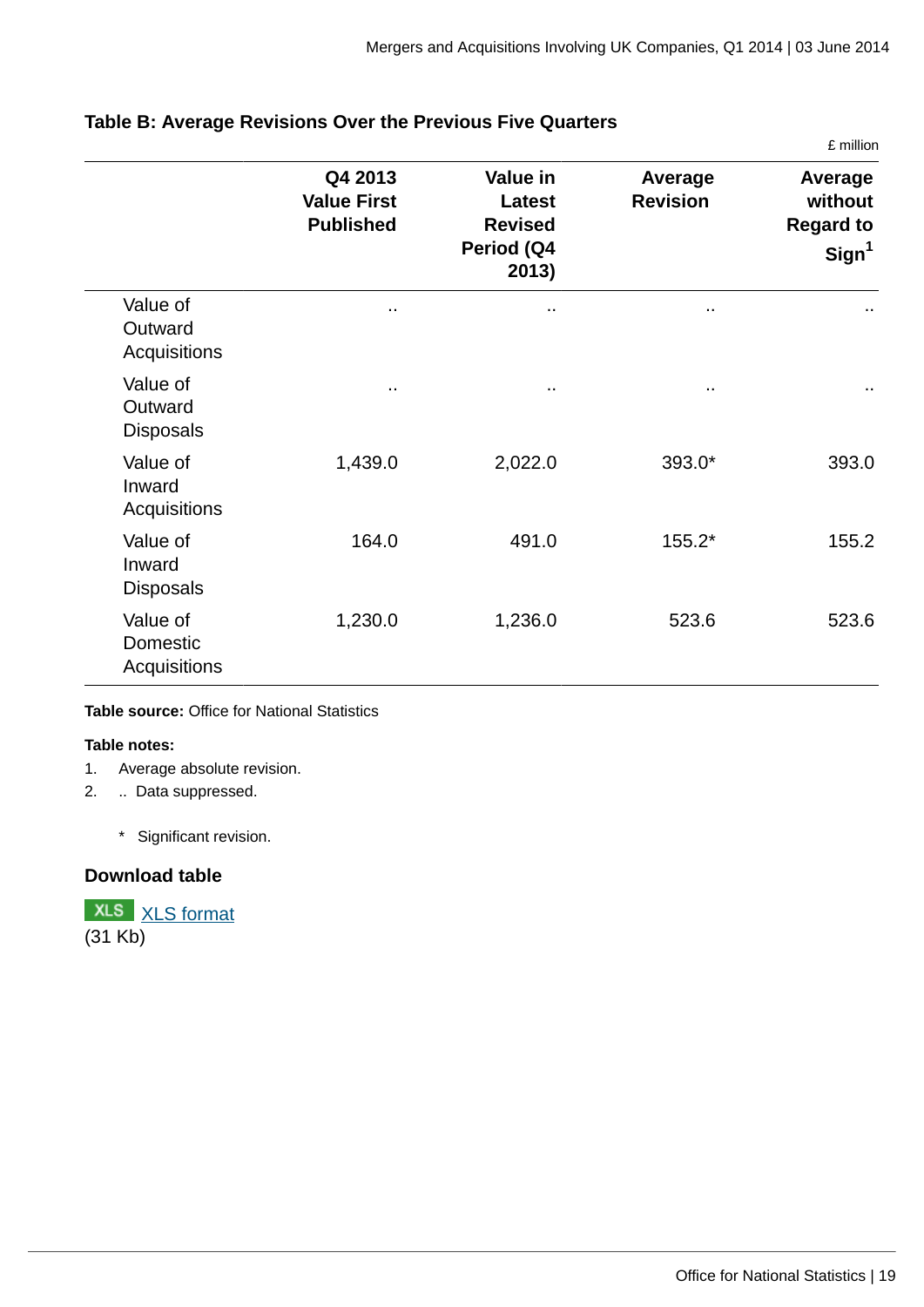|                                          | <b>Number First</b><br><b>Published</b> | <b>Number in Latest</b><br><b>Revised Period</b><br>(Q4 2013) | Average<br><b>Revision</b> |
|------------------------------------------|-----------------------------------------|---------------------------------------------------------------|----------------------------|
| Number of<br>Outward<br>Acquisitions     | 4.0                                     | 26.0                                                          | $10.8*$                    |
| Number of<br>Outward<br><b>Disposals</b> | $\sim$                                  | $\sim$                                                        | $\sim$                     |
| Number of Inward<br>Acquisitions         | 28.0                                    | 30.0                                                          | $5.8*$                     |
| Number of Inward<br><b>Disposals</b>     | 5.0                                     | 6.0                                                           | $1.6*$                     |
| Number of<br>Domestic<br>Acquisitions    | 59.0                                    | 59.0                                                          | $8.6*$                     |

#### **Table C: Average Revisions Over the Previous Five Quarters**

**Table source:** Office for National Statistics

#### **Table notes:**

- 1. .. Data suppressed.
	- \* Significant revision.

#### **Download table**

**XLS** [XLS format](http://www.ons.gov.uk:80/ons/rel/international-transactions/mergers-and-acquisitions-involving-uk-companies/q1-2014/prt-m-a-c.xls)

(30 Kb)

Analysing average revisions between provisional and final estimates can provide an indication of reliability in an initial statistic. Provisional statistics may be based on less information than is available for final statistics as they have been processed more quickly to meet the demand of customers. By looking at these average revisions it can help us determine whether revisions are being made consistently in one direction i.e. if early estimates are consistently under or overestimating the later figures. A test is subsequently performed on these average revisions to determine if they are statistically different from zero. Revisions that are not statistically significant imply that an average revision might be non-zero simply through random effects.

#### 10. **Response Rates**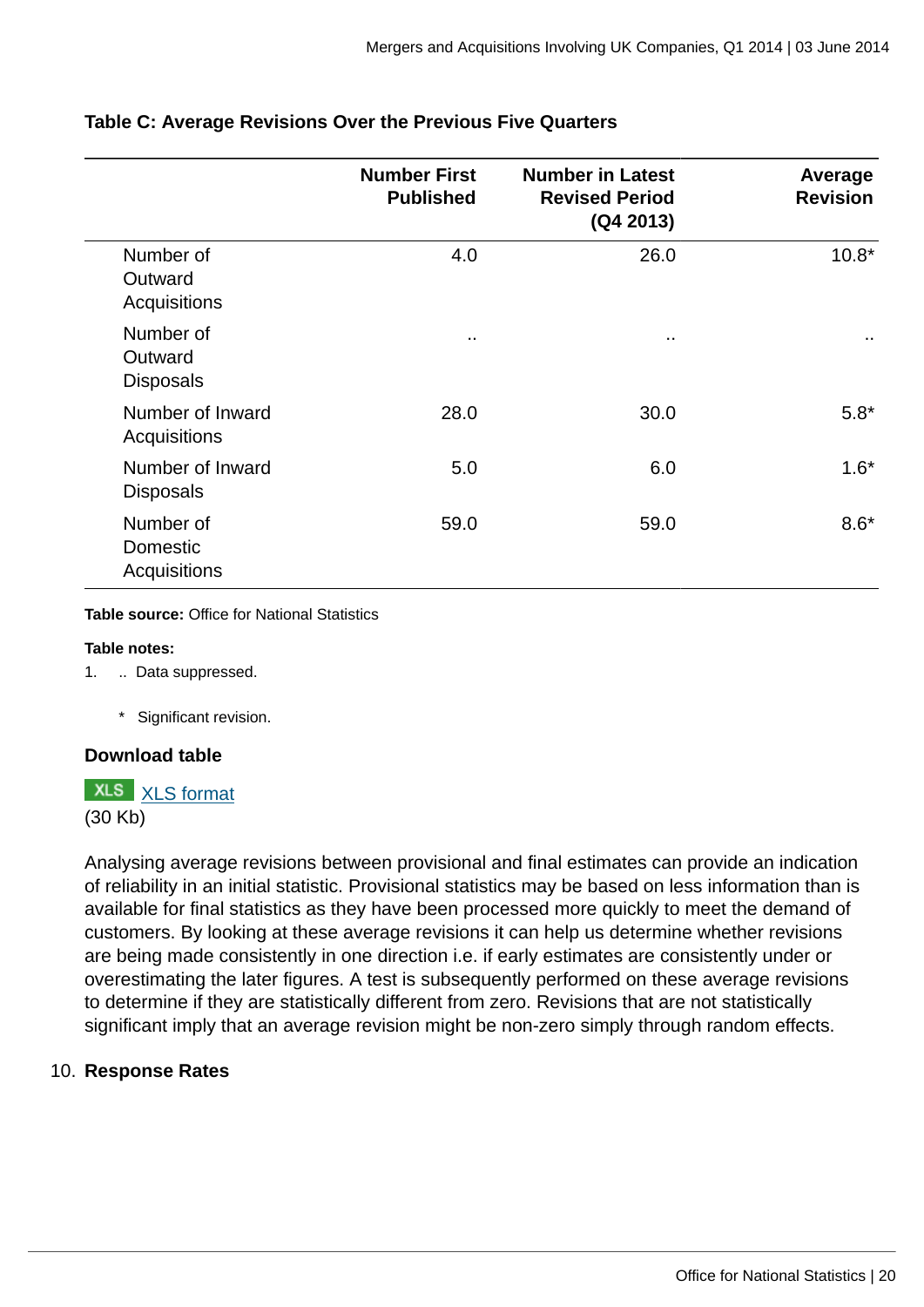#### **Table D: Response Rates**

| <b>Cross-border mergers and acquisitions: Outward</b> |         |         |
|-------------------------------------------------------|---------|---------|
| Statistics of sample size – latest survey conducted:  |         |         |
| Reference period                                      | Q4 2013 | Q1 2014 |
| Response rate (%)                                     | 100     | 93      |
|                                                       |         |         |
| <b>Cross-border mergers and acquisitions: Inward</b>  |         |         |
| Statistics of sample size – latest survey conducted:  |         |         |
| Reference period                                      | Q4 2013 | Q1 2014 |
| Response rate (%)                                     | 95      | 91      |
|                                                       |         |         |
| Domestic mergers and acquisitions (DAM)               |         |         |
| Statistics of sample size – latest survey conducted:  |         |         |
| Reference period                                      | Q4 2013 | Q1 2014 |
| Response rate (%)                                     | 92      | 96      |
|                                                       |         |         |

Previous quarter has been revised, latest quarter is provisional

**Table source:** Office for National Statistics

#### **Download table**

**XLS** [XLS format](http://www.ons.gov.uk:80/ons/rel/international-transactions/mergers-and-acquisitions-involving-uk-companies/q1-2014/prt-m-a-d.xls) (30 Kb)

#### 11. **Notes to Tables**

The deal identification threshold was increased at Q1 2010 to a value of £1.0 million from a previous value of £0.1 million. As a consequence there is a discontinuity in the value and number of deals reported from Q1 2010 onwards compared with previous periods.

Symbols used in the tables are:

.. Figure suppressed to avoid disclosure of information relating to individual enterprises.

– Nil or less than half the final digit shown.

The sum of constituent items in tables may not always agree exactly with the totals shown due to rounding.

#### 12. **Disclosure**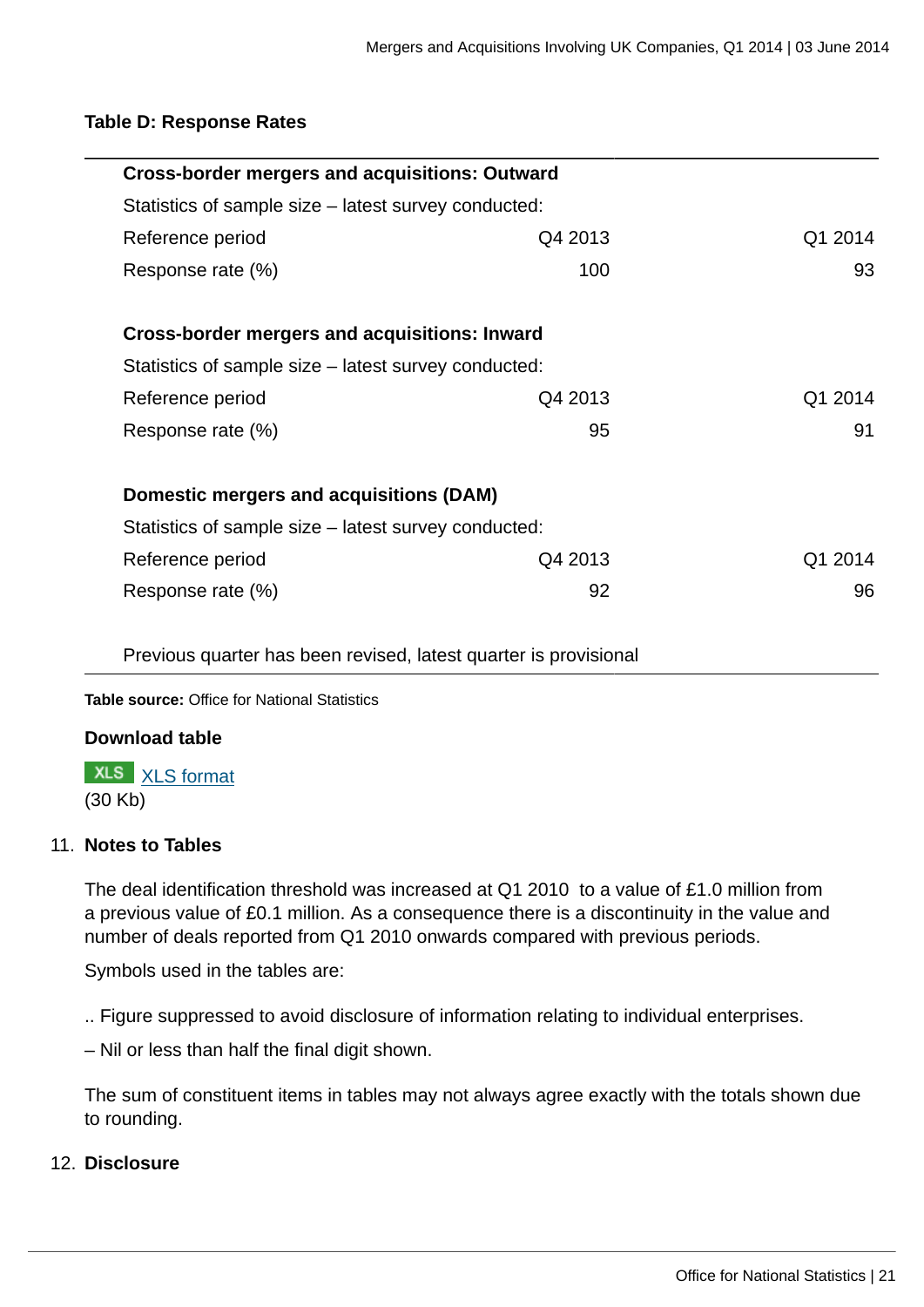It is sometimes necessary to suppress figures for certain items in order to avoid disclosing information about an individual business. Further information on why data are suppressed is available in the [ONS Disclosure Control Policy](http://www.ons.gov.uk:80/ons/guide-method/method-quality/general-methodology/statistical-disclosure-control/index.html).

#### 13. **Office for National Statistics**

The Office for National Statistics (ONS) is the executive office of the UK Statistics Authority, a non-ministerial department which reports directly to Parliament. ONS is the UK government's single largest statistical producer. It compiles information about the UK's society and economy, and provides the evidence-base for policy and decision-making, the allocation of resources, and public accountability. The Director General of ONS reports directly to the National Statistician who is the Authority's Chief Executive and the Head of the Government Statistical Service.

The UK Statistics Authority has reviewed this publication in its report: "[Assessment of](http://www.statisticsauthority.gov.uk/assessment/assessment/assessment-reports/assessment-report-164---statistics-on-international-transactions.pdf) [compliance with the Code of Practice for Official Statistics": Statistics of International](http://www.statisticsauthority.gov.uk/assessment/assessment/assessment-reports/assessment-report-164---statistics-on-international-transactions.pdf) [Transactions,](http://www.statisticsauthority.gov.uk/assessment/assessment/assessment-reports/assessment-report-164---statistics-on-international-transactions.pdf) which was published on 8 December 2011. This review recommended that the Mergers and Acquisitions estimates be designated as National Statistics, subject to ONS carrying out certain requirements. ONS met all of these requirements on 3 May 2013.

Designation can be broadly interpreted to mean that the statistics:

- meet identified user needs;
- are well explained and readily accessible;
- are produced according to sound methods, and
- are managed impartially and objectively in the public interest.

Once statistics have been designated as National Statistics it is a statutory requirement that the Code of Practice shall continue to be observed.

#### 14. **Social media**

Follow ONS on [Twitter](http://www.ons.gov.uk:80/ons/external-links/social-media/twitter.html) **icon\_twitter**

## E

and receive up to date information about our statistics.

Like ONS on [Facebook](http://www.ons.gov.uk:80/ons/external-links/social-media/index.html) **icon\_facebook**

## K

to receive our updates in your newsfeed and to post comments on our page.

Watch our videos on [YouTube.](http://www.ons.gov.uk:80/ons/external-links/social-media/youtube.html)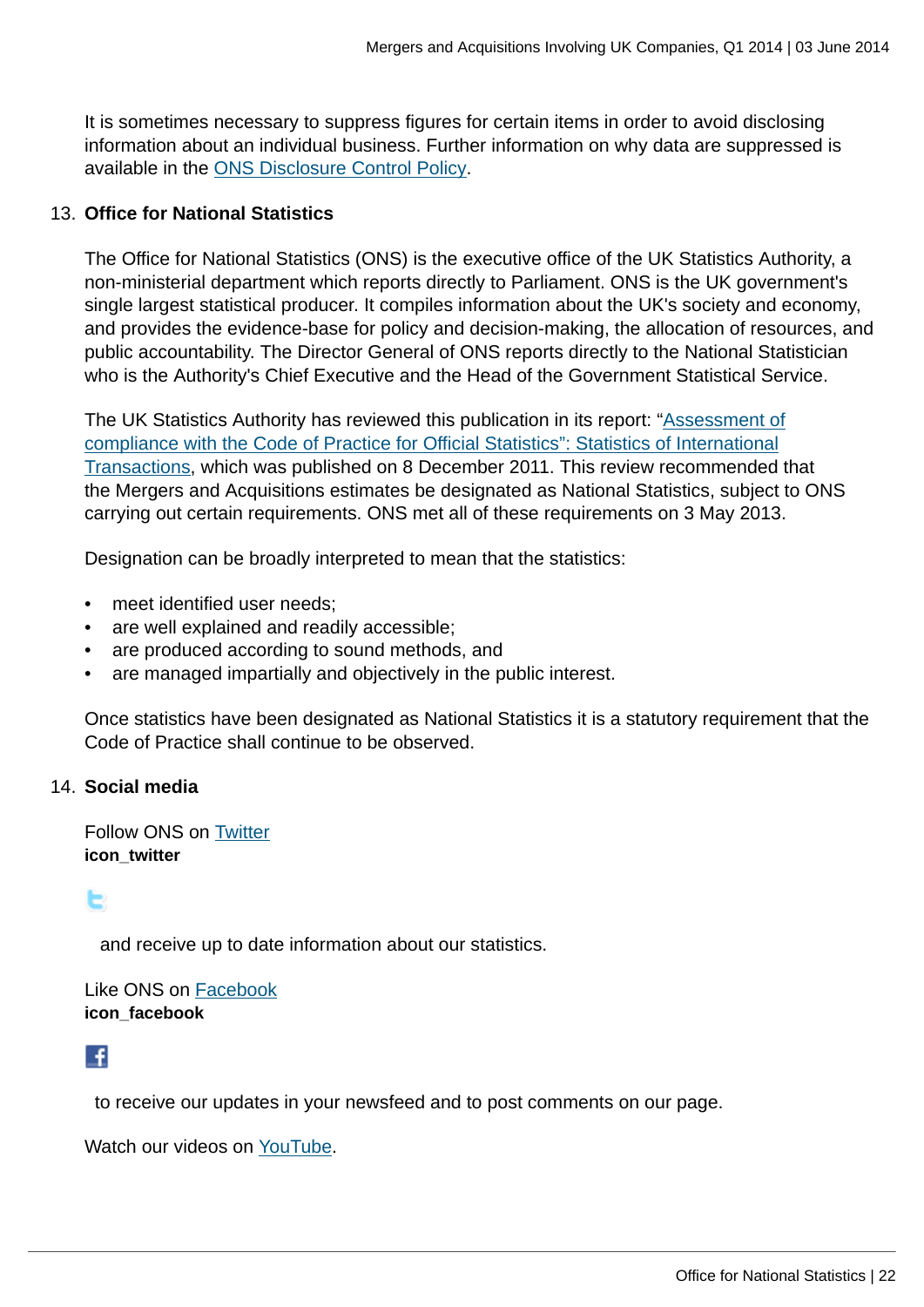#### 15. **The Government Statistical Service (GSS)**

The Government Statistical Service is a network of professional statisticians and their staff operating both within the Office for National Statistics and across more than 30 other government departments and agencies.

#### 16. **Government Statistical Service (GSS) business statistics**

To find out about other official business statistics, and choose the right data for your needs, use the [GSS Business Statistics Interactive User Guide](http://www.ons.gov.uk:80/ons/guide-method/understanding-ons-statistics/business-statistics---interactive-user-guide/index.html). By selecting your topics of interest, the tool will pinpoint publications that should be of interest to you, and provide you with links to more detailed information and the relevant statistical releases. It also offers guidance on which statistics are appropriate for different uses.

#### 17. **Discussing ONS business statistics online**

There is a [Business and Trade Statistics](http://www.ons.gov.uk:80/ons/external-links/organisations/statsusernet/business-and-trade-statistics.html) community on the [StatsUserNet](http://www.ons.gov.uk:80/ons/external-links/organisations/statsusernet/statsusernet-home.html) website. StatsUserNet is the Royal Statistical Society's interactive site for users of official statistics. The community objectives are to promote dialogue and share information between users and producers of official business and trade statistics about the structure, content and performance of businesses within the UK. Anyone can join the discussions by registering via either of the links above.

#### 18. **Special events**

ONS has published commentary, analysis and policy on 'Special Events' which may affect statistical outputs. For full details visit the **[Special Events](http://www.ons.gov.uk:80/ons/guide-method/method-quality/general-methodology/special-events-group/index.html) page on the ONS website.** 

#### 19. **Release policy**

All data in this release can be downloaded free of charge from the ONS website. Alternatively for low-cost tailored data call Online Services on +44 (0)845 601 3034 or email: [info@ons.gsi.gov.uk](mailto:info@ons.gsi.gov.uk)

Here are the instructions to obtain a full time series of data from the statistical bulletin or release pages:

- Select 'Data in this release';
- Select 'View datasets associated with this release';
- Select the latest release;
- Select 'Select series from this dataset';
- Select the reference table of interest;
- Select 'View series';
- Select the series of interest (Hint: for a custom download you can use SHIFT to select a range of series or CTRL to select multiple individual series);
- Select 'View selection';
- Select 'Download'.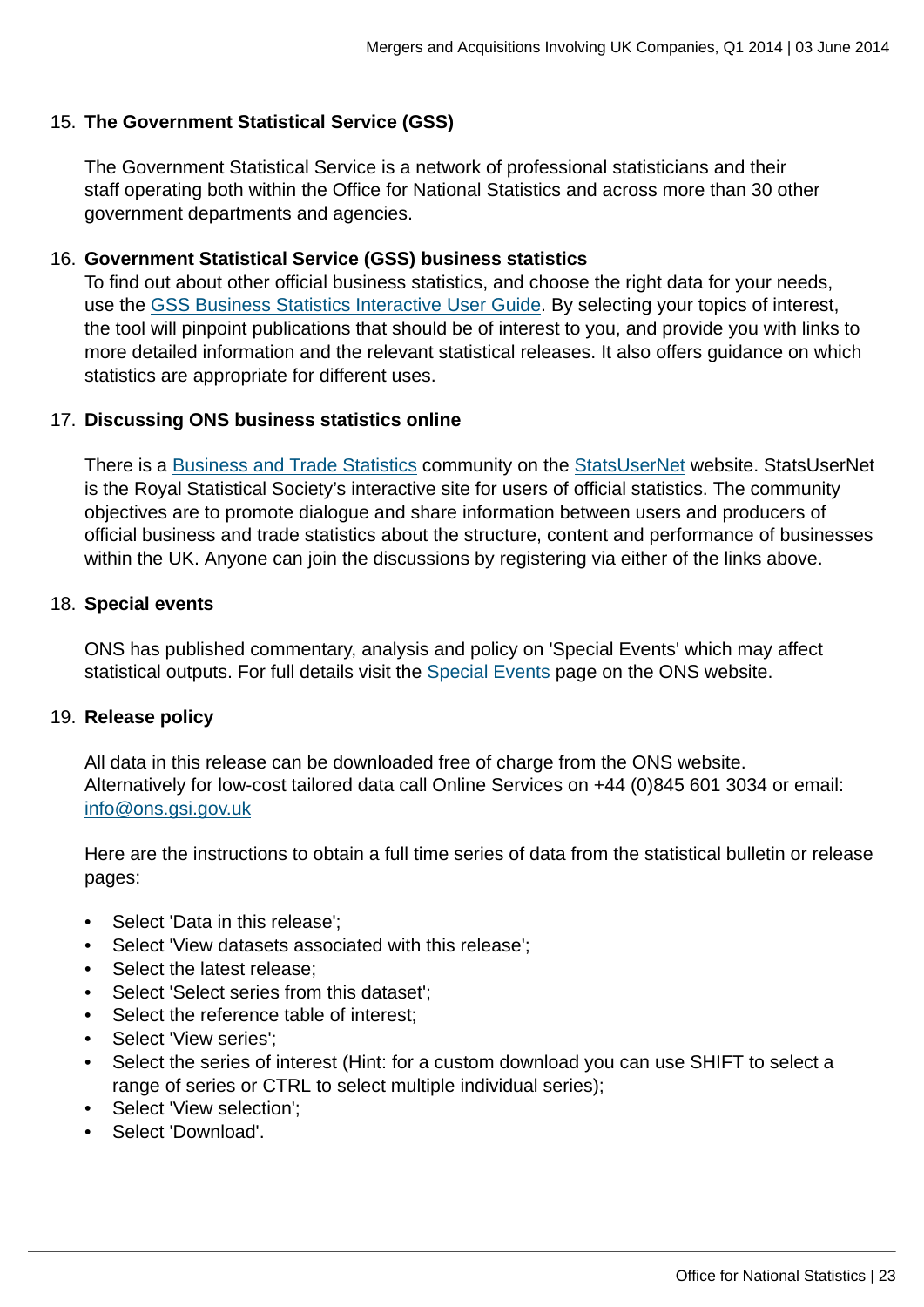20. Details of the policy governing the release of new data are available by visiting [www.statisticsauthority.gov.uk/assessment/code-of-practice/index.html](http://www.statisticsauthority.gov.uk/assessment/code-of-practice/index.html) or from the Media Relations Office email: [media.relations@ons.gsi.gov.uk](mailto:media.relations@ons.gsi.gov.uk)

These National Statistics are produced to high professional standards and released according to the arrangements approved by the UK Statistics Authority.

## **Copyright**

© Crown copyright 2014

You may use or re-use this information (not including logos) free of charge in any format or medium, under the terms of the Open Government Licence. To view this licence, visit www.nationalarchives.gov.uk/doc/open-government-licence/ or write to the Information Policy Team, The National Archives, Kew, London TW9 4DU, or email: [psi@nationalarchives.gsi.gov.uk](mailto:psi@nationalarchives.gsi.gov.uk).

This document is also available on our website at [www.ons.gov.uk.](http://www.ons.gov.uk/)

### **Statistical contacts**

| <b>Name</b> | <b>Phone</b>                                           | <b>Department</b> | Email |
|-------------|--------------------------------------------------------|-------------------|-------|
| Hannah      | +44 (0)1633 455635 Business Outputs m&a@ons.gsi.gov.uk |                   |       |
| Finselbach  |                                                        | <b>Division</b>   |       |

**Next Publication Date:** 02 September 2014

**Issuing Body:** Office for National Statistics

### **Media Contact Details:**

Telephone: 0845 604 1858 (8.30am-5.30pm Weekdays)

Emergency out of hours (limited service): 07867 906553

Email: [media.relations@ons.gsi.gov.uk](mailto:media.relations@ons.gsi.gov.uk)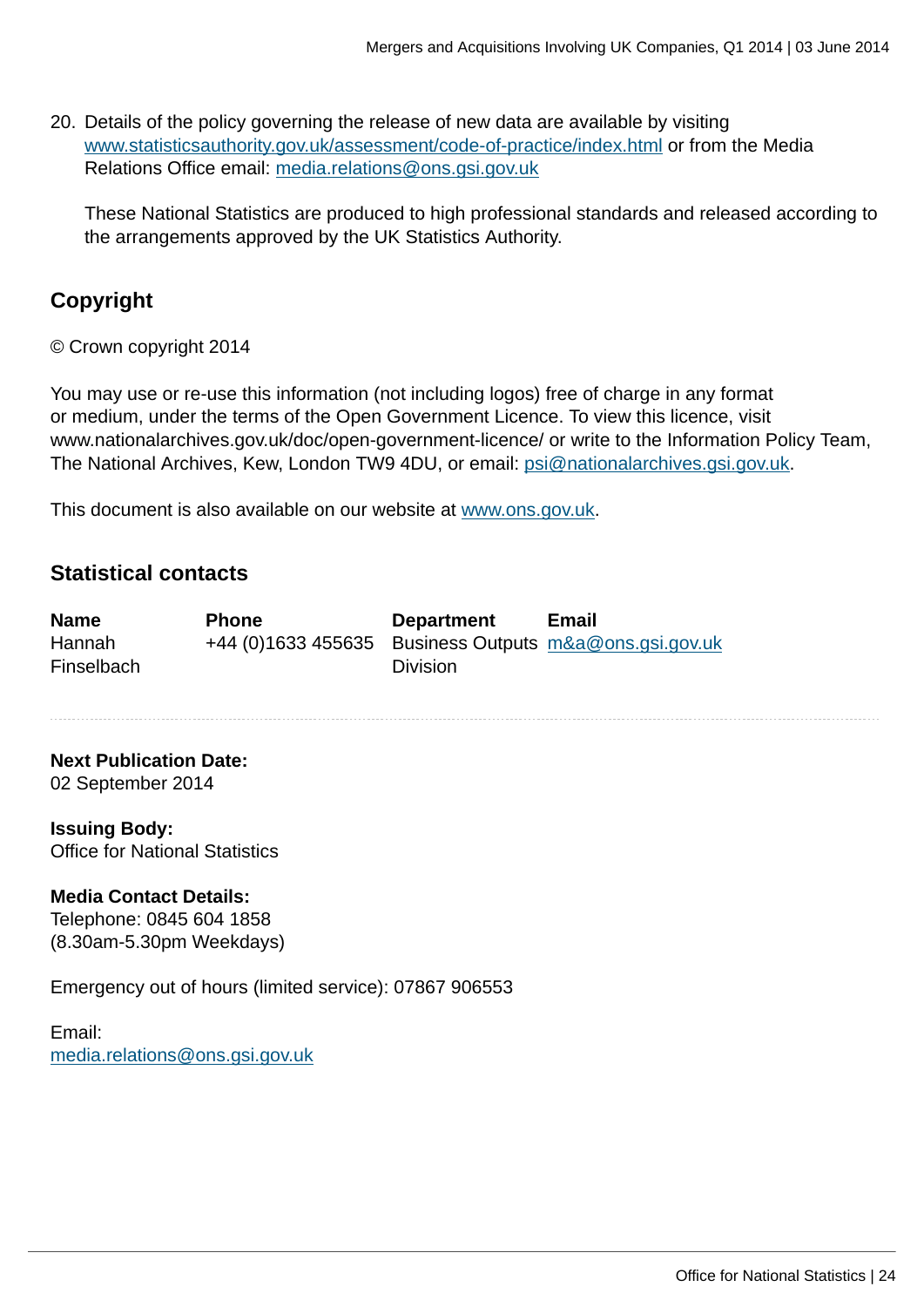|                |                 |                      | Transactions abroad by UK companies |                      |                 | Transactions in the UK by foreign companies 1 |                                       |                      |  |
|----------------|-----------------|----------------------|-------------------------------------|----------------------|-----------------|-----------------------------------------------|---------------------------------------|----------------------|--|
|                | Acquisitions    |                      | <b>Disposals</b>                    |                      | Acquisitions    |                                               | <b>Disposals</b>                      |                      |  |
|                | Number          | Value                | Number                              | Value                | Number          | Value                                         | Number                                | Value                |  |
|                | CBAQ            | CBBI                 | <b>CBAS</b>                         | <b>CBBT</b>          | CBAU            | CBCQ                                          | <b>CBAW</b>                           | CBDB                 |  |
| 2004           | 305             | 18709                | 118                                 | 5485                 | 178             | 29 9 28                                       | 54                                    | 5 5 1 4              |  |
| 2005           | 365             | 32732                | 110                                 | 12 668               | 242             | 50 280                                        | 61                                    | 8 3 8 7              |  |
| 2006           | 405             | 37 4 12              | 89                                  | 21 214               | 259             | 77 750                                        | 55                                    | 14 208               |  |
| 2007           | 441             | 57814                | 104                                 | 10 221               | 269             | 82 121                                        | 66                                    | 7 5 24               |  |
| 2008           | 298             | 29 670               | 71                                  | 12 062               | 252             | 52 552                                        | 49                                    | 5 1 3 9              |  |
| 2009           | 118             | 10 148               | 37                                  | 5 1 0 1              | 112             | 31 984                                        | 38                                    | 7820                 |  |
| 2010           | 199             | 12 4 14              | 73                                  | 11 4 11              | 212             | 36 643                                        | 58                                    | 9891                 |  |
| 2011           | 286             | 50 234               | 80                                  | 14 111               | 237             | 32 967                                        | 69                                    | 11748                |  |
| 2012           | 122             | 17933                | 40                                  | $\ddot{\phantom{0}}$ | 161             | 17414                                         | $\frac{27}{26}$ <sup>†</sup>          |                      |  |
| 2013           | $58^{\dagger}$  | $\ddotsc$            | $\ddotsc$                           | $\ddotsc$            | $141^{\dagger}$ | 31 839 <sup>t</sup>                           |                                       | $1913^{\frac{1}{1}}$ |  |
| 2010 Q2        | 49              | 2 2 9 3              | 18                                  | 866                  | 48              | 2841                                          | 15                                    | 1 0 9 2              |  |
| Q3             | 54              | 5 3 0 8              | 18                                  | 4 1 8 9              | 59              | 12 4 05                                       | 19                                    | 3 4 4 8              |  |
| Q <sub>4</sub> | 66              | 3786                 | 24                                  | 3566                 | 51              | 7 0 26                                        | 16                                    | 5019                 |  |
| 2011 Q1        | 70              | 19848                | 18                                  | 3 2 6 8              | 54              | 5765                                          | 15                                    | 925                  |  |
| Q2             | 75              | 10 982               | 19                                  | 3 1 1 0              | 68              | 9712                                          | 15                                    | 6 102                |  |
| Q <sub>3</sub> | 77              | 6816                 | 22                                  | 3620                 | 68              | 5 1 0 8                                       | 17                                    | 1887                 |  |
| Q <sub>4</sub> | 64              | 12 5 8 8             | 21                                  | 4 1 1 3              | 47              | 12 3 8 2                                      | 22                                    | 2 8 3 4              |  |
| 2012 Q1        | 25              | 772                  | 8                                   | 2 1 2 2              | 51              | 4 2 3 5                                       | $\begin{array}{c} 8 \\ 7 \end{array}$ |                      |  |
| Q2             | 41              | 6 2 4 3              | 14                                  | 1 3 7 5              | 48              | 2514                                          |                                       | $\ddotsc$            |  |
| Q3             | 21              | 8 2 3 1              | $\overline{7}$                      | 632                  | 39              | 8778                                          | 4                                     |                      |  |
| Q <sub>4</sub> | 35              | 2687                 | 11                                  | ä,                   | 23              | 1887                                          | 8                                     | 1 1 5 0              |  |
| 2013 Q1        | 27 <sup>†</sup> | $1.977$ <sup>†</sup> | 10                                  | 5 5 4 6              | 19              | 3528                                          | 4                                     | 89                   |  |
| Q2             | 13              | 1 0 4 5              | 13                                  | 3572                 | 33              | 23 506                                        |                                       | 710                  |  |
| Q3             | $\overline{7}$  | 474                  | 5                                   | 439                  | 59 <sup>†</sup> | $2783^{\dagger}$                              | $88$<br>$6^{+}$                       | 623                  |  |
| Q <sub>4</sub> | 11              | $\ldots$             | $\ldots$                            |                      | 30              | 2 0 2 2                                       |                                       | $491$ <sup>t</sup>   |  |
| 2014 Q1        | 26              | 2 3 4 6              | 4                                   | $\ddotsc$            | 20              | 5 4 0 6                                       | $\ddotsc$                             |                      |  |

## **2 Mergers and acquisitions abroad by UK companies: source of funding**

£million Total 3 **Direct transactions** <sup>4</sup> **Direct transactions Indirect transactions of which:** Funds paid directly **Funded by loan** Funds raised<br>by UK parent from UK parent locally abroad by UK parent in the from UK parent Number Value Number Value Number Value Number Value CBAQ CBBI CBBU CBBV CBBW CBBX CBBY CBBZ 2004 305 18 709 186 9 250 69 8 076 71 1 383 2005 365 32 732 239 20 234 69 5 511 83 6 987 2006 405 37 412 277 28 800 96 5 498 54 3 114 2007 441 57 814 289 34 880 105 14 814 66 8 120 2008 298 29 670 196 17 972 75 6 688 44 5 010 2009 118 10 148 97 7 456 17 2 530 11 162 2010 199 12 414 149 10 507 38 1 166 26 741 2011 286 50 234 223 36 912 47 4 999 35 8 323 2012 122 17 933 83 9 523 29 8 094 19 316 2013 58† .. 44† 2 935† 11† .. 4 ..

† Indicates earliest revision, if any.

Disclosive data indicated by ..

1 Includes acquisitions b y foreign companies routed through their UK subsidiary companies

2 The deal identification threshold has been increased at Q1 2010 from £0.1m to £1.0m and as a consequence there is a discontinuity in the number of transactions reported.

3 Where a transaction is funded in more than one w ay, it is included in 'Number' in each method b ut only once in 'T otal'. Therefore numbers may not sum exactly across the columns.

4 Transactions for which details about financing have not been confirmed are included amongst direct tr ansactions. The figures are subsequently revised when details become available.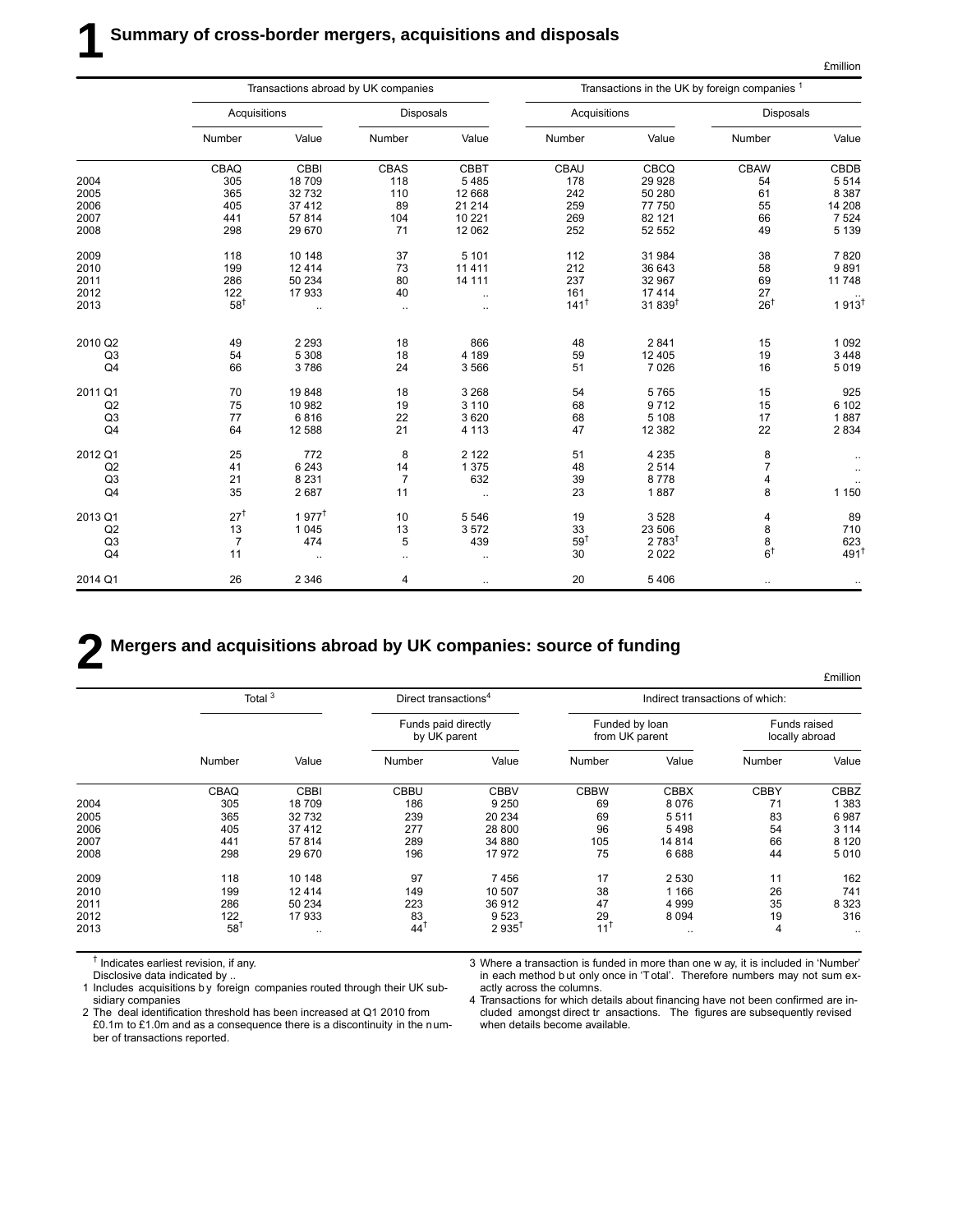## **3 Disposals abroad by UK companies: funds realised**

| Total <sup>1</sup> |             |             |                  |                                                                         |             |                                        |                                 |
|--------------------|-------------|-------------|------------------|-------------------------------------------------------------------------|-------------|----------------------------------------|---------------------------------|
|                    |             |             |                  |                                                                         |             | Funds retained abroad                  |                                 |
| Number             | Value       | Number      | Value            | Number                                                                  | Value       | Number                                 | Value                           |
| <b>CBAS</b>        | <b>CBBT</b> | <b>CBCA</b> | <b>CBCB</b>      | CBCC                                                                    | <b>CBCD</b> | <b>CBCE</b>                            | <b>CBCF</b>                     |
| 118                | 5485        | 87          | 3 2 9 4          | 17                                                                      | 931         | 21                                     | 1 2 6 0                         |
| 110                | 12 668      | 85          | 6 5 3 0          | 13                                                                      | 923         | 22                                     | 5215                            |
| 89                 | 21 214      | 65          | 17 602           | 20                                                                      | 1860        | 21                                     | 1752                            |
| 104                | 10 221      | 87          | 7650             | 8                                                                       | 1 3 9 3     | 20                                     | 1 1 7 8                         |
| 71                 | 12 062      | 54          | 7 3 8 4          | 9                                                                       | 1 0 2 1     | 15                                     | 3657                            |
| 37                 | 5 1 0 1     | 33          | 4 1 9 8          | 2                                                                       | $\cdot$ .   | 3                                      | $\cdot$ .                       |
| 73                 | 11 4 11     | 59          | 8423             |                                                                         | 71          | 15                                     | 2917                            |
| 80                 | 14 111      | 66          | 12 533           |                                                                         | 598         | 13                                     | 980                             |
| 40                 |             | 30          | 5817             |                                                                         | $\ddotsc$   | 11                                     |                                 |
| $\ddotsc$          | $\ddotsc$   | 28          | $5682^{\dagger}$ | $\overline{2}$                                                          | $\ddotsc$   | $\ddotsc$                              |                                 |
|                    |             |             |                  | Direct transactions <sup>2</sup><br>Funds paid directly<br>to UK parent |             | Repayment of loan made<br>by UK parent | Indirect transactions of which: |

## **4 Mergers and acquisitions in the UK by foreign companies: source of funding**

|             |                        | Indirect transactions of which: |                                        |                    | Direct transactions <sup>2</sup>                |              | Total <sup>1</sup> |      |
|-------------|------------------------|---------------------------------|----------------------------------------|--------------------|-------------------------------------------------|--------------|--------------------|------|
|             | Funds raised in the UK |                                 | Funded by loan<br>from foreign company |                    | Funds paid directly to UK<br>by foreign company |              |                    |      |
| Value       | Number                 | Value                           | Number                                 | Value              | Number                                          | Value        | Number             |      |
| <b>CBIC</b> | CBIB                   | <b>CBIA</b>                     | CBHZ                                   | <b>CBDD</b>        | <b>CBDC</b>                                     | <b>CBCQ</b>  | <b>CBAU</b>        |      |
| 3 5 0 4     | 36                     | 2897                            | 39                                     | 23 5 27            | 128                                             | 29 9 28      | 178                | 2004 |
| 6708        | 45                     | 11 379                          | 61                                     | 32 193             | 175                                             | 50 280       | 242                | 2005 |
| 18 049      | 57                     | 6 1 2 3                         | 63                                     | 53 578             | 178                                             | 77 750       | 259                | 2006 |
| 12705       | 63                     | 6941                            | 52                                     | 62 475             | 200                                             | 82 121       | 269                | 2007 |
| 7712        | 53                     | 8739                            | 50                                     | 36 101             | 179                                             | 52 552       | 252                | 2008 |
|             | 10                     |                                 | 20                                     | 21 091             | 87                                              | 31 984       | 112                | 2009 |
| 1416        | 34                     | 1687                            | 36                                     | 33 540             | 161                                             | 36 643       | 212                | 2010 |
| 3 2 5 7     | 49                     | 12 598                          | 50                                     | 17 112             | 158                                             | 32 967       | 237                | 2011 |
| 1538        | 35                     | 4 2 1 7                         | 48                                     | 11 659             | 103                                             | 17414        | 161                | 2012 |
| $\cdot$ .   | $25^{\dagger}$         |                                 | $39^{\dagger}$                         | 8.391 <sup>†</sup> | $94^1$                                          | $31.839^{T}$ | $141^T$            | 2013 |

## **5 Disposals in the UK by foreign companies: funds realised**

|      |                    |                  |                                          |                      |                                        |                                 |                             | <b>£million</b> |
|------|--------------------|------------------|------------------------------------------|----------------------|----------------------------------------|---------------------------------|-----------------------------|-----------------|
|      | Total <sup>1</sup> |                  | Direct transactions <sup>2</sup>         |                      |                                        | Indirect transactions of which: |                             |                 |
|      |                    |                  | Funds paid directly<br>to foreign parent |                      | Repayment of loan to<br>foreign parent |                                 | Funds retained<br>in the UK |                 |
|      | Number             | Value            | Number                                   | Value                | Number                                 | Value                           | Number                      | Value           |
|      | <b>CBAW</b>        | CBDB             | <b>CBID</b>                              | <b>CBIE</b>          | <b>CBIF</b>                            | <b>CBIG</b>                     | <b>CBIH</b>                 | <b>CBII</b>     |
| 2004 | 54                 | 5514             | 38                                       | 3564                 | 9                                      | 369                             | 17                          | 1581            |
| 2005 | 61                 | 8 3 8 7          | 47                                       | 4 6 5 9              | 10                                     | 488                             | 17                          | 2 2 4 0         |
| 2006 | 55                 | 14 208           | 39                                       | 6 2 4 6              | 12                                     | 923                             | 15                          | 6039            |
| 2007 | 66                 | 7 5 24           | 49                                       | 4 0 38               | 10                                     | 226                             | 25                          | 3 2 6 0         |
| 2008 | 49                 | 5 1 3 9          | 29                                       | 1485                 | 9                                      | 682                             | 15                          | 2972            |
| 2009 | 38                 | 7820             | 32                                       | 6 5 7 2              |                                        |                                 |                             | 1 2 4 8         |
| 2010 | 58                 | 9891             | 43                                       | 4 9 6 1              | 5                                      | 928                             | 15                          | 4 0 0 2         |
| 2011 | 69                 | 11748            | 49                                       | 8 5 8 9              | 9                                      | 190                             | 22                          | 1969            |
| 2012 | 27                 |                  | 23                                       | 5821                 |                                        | $\ddotsc$                       | 6                           | 96              |
| 2013 | $26^{\dagger}$     | $1913^{\dagger}$ | 19 <sup>†</sup>                          | $1.541$ <sup>†</sup> | 3                                      | $\cdots$                        | 9                           | $\ddotsc$       |

† Indicates earliest revision, if any.

Disclosive data indicated by ..

2 Transactions for which details about financing have not been confirmed are included amongst direct transactions. The figures are subsequently revised when details become available.

1 Where a transaction is funded in more than one w ay, it is included in 'Number' in each method b ut only once in 'Total'. Therefore numbers may not sum exactly across the columns.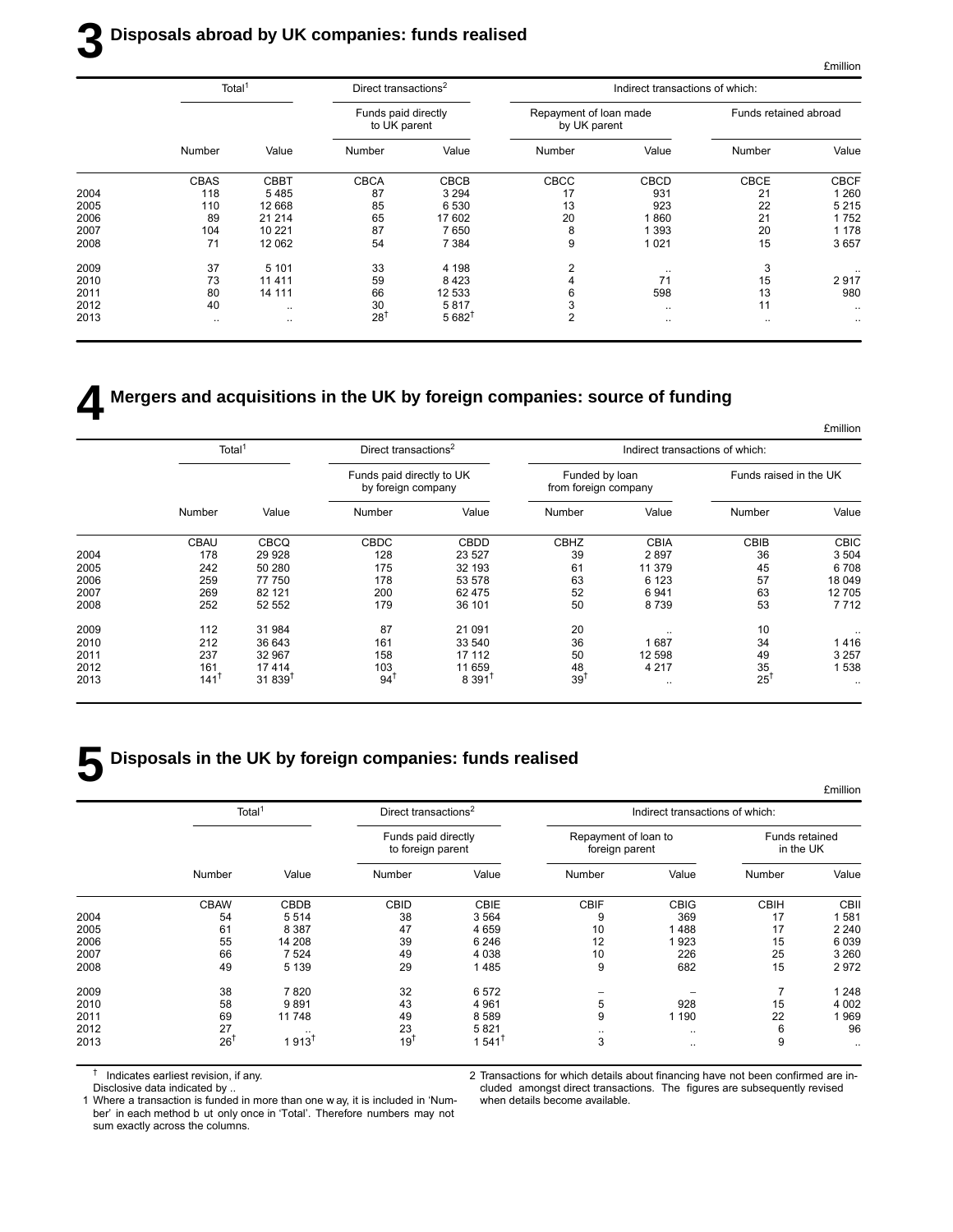# **6A** Area analysis of acquisitions abroad by UK companies

|      |        |                    |             |                  |        |              |        |                      |             | <b>£million</b> |
|------|--------|--------------------|-------------|------------------|--------|--------------|--------|----------------------|-------------|-----------------|
|      |        | <b>World Total</b> |             | EU               |        | Other Europe |        | Europe Total         | <b>USA</b>  |                 |
|      | Number | Value              | Number      | Value            | Number | Value        | Number | Value                | Number      | Value           |
|      | CBAQ   | <b>CBBI</b>        | <b>CBAY</b> | CBAZ             | HCK3   | HCK4         | HCJ3   | HCJ4                 | <b>CBBA</b> | CBBB            |
| 2005 | 365    | 32 732             | 157         | 5056             | 18     | 1766         | 175    | 6822                 | 112         | 15 683          |
| 2006 | 405    | 37 412             | 131         | 12 966           | 39     | 5962         | 170    | 18 9 28              | 138         | 7 3 4 8         |
| 2007 | 441    | 57814              | 170         | 7 3 9 7          | 29     | 1062         | 199    | 8459                 | 115         | 21 676          |
| 2008 | 298    | 29 670             | 102         | 13 613           | 29     | 1720         | 131    | 15 3 33              | 88          | 7 2 4 4         |
| 2009 | 118    | 10 148             | 36          | 1800             | 8      | 169          | 44     | 1969                 | 34          | 3 2 5 0         |
| 2010 | 199    | 12 4 14            | 66          | 2979             | 18     | 471          | 84     | 3450                 | 53          | 6 2 2 3         |
| 2011 | 286    | 50 234             | 75          | 20 666           | 29     | 2760         | 104    | 23 4 26              | 83          | 9 3 4 2         |
| 2012 | 122    | 17933              | 34          | 7932             | 12     | 842          | 46     | 8774                 | 41          | 5 3 8 4         |
| 2013 | 58     |                    | 16          | $6216^{\dagger}$ | -1     | 376          | $23^1$ | $6.592$ <sup>T</sup> | $8^1$       | 600             |

|      | <b>Other Americas</b> |                      | Americas Total   |           | Asia             |           | Australasia & Oceania |                  | Africa    |           |
|------|-----------------------|----------------------|------------------|-----------|------------------|-----------|-----------------------|------------------|-----------|-----------|
|      | Number                | Value                | Number           | Value     | Number           | Value     | Number                | Value            | Number    | Value     |
|      | HCL <sub>3</sub>      | HCL4                 | HCM <sub>3</sub> | HCM4      | HCN <sub>3</sub> | HCN4      | HCO <sub>3</sub>      | HCO <sub>4</sub> | HCP3      | HCP4      |
| 2005 | 28                    | 3957                 | 140              | 19 640    | 26               | 2893      | 14                    | 738              | 8         | 2639      |
| 2006 | 25                    | $\ddot{\phantom{0}}$ | 163              | $\cdot$ . | 37               | 1643      | 14                    | 692              | 21        | $\cdot$ . |
| 2007 | 38                    | 25 040               | 153              | 46 716    | 35               | 422       | 28                    | 1 306            | 26        | 911       |
| 2008 | 17                    | 394                  | 105              | 7638      | 29               | 809       | 22                    | 5 2 2 4          | 11        | 666       |
| 2009 |                       | 1746                 | 41               | 4 9 9 6   | 14               | 964       | 13                    | 609              | 6         | 610       |
| 2010 | 20                    | 918                  | 73               | 7 1 4 1   | 16               | 630       | 19                    | 667              |           | 526       |
| 2011 | 30                    | 2410                 | 113              | 11752     | 33               | 6807      | 16                    | 7666             | 19        | 583       |
| 2012 | 18                    | 2640                 | 59               | 8 0 2 4   |                  | 458       | 5                     | $\cdot$          | 5         | $\cdot$ . |
| 2013 | $13^{\dagger}$        | 323                  | $21^{1}$         | 923       | $\cdot$          | $\ddotsc$ |                       | $\cdot$          | $\ddotsc$ |           |

## **6D** Area analysis of disposals abroad by UK companies

|      |             |                    |             |             |                  |                  |              |                     |             | <b>£million</b> |  |
|------|-------------|--------------------|-------------|-------------|------------------|------------------|--------------|---------------------|-------------|-----------------|--|
|      |             | <b>World Total</b> |             | EU          |                  | Other Europe     |              | Europe Total        |             | <b>USA</b>      |  |
|      | Number      | Value              | Number      | Value       | Number           | Value            | Number       | Value               | Number      | Value           |  |
|      | <b>CBAS</b> | <b>CBBT</b>        | <b>CBBJ</b> | <b>CBBK</b> | HCK <sub>5</sub> | HCK <sub>6</sub> | HCJ5         | HCJ6                | <b>CBBL</b> | <b>CBBM</b>     |  |
| 2005 | 110         | 12 668             | 47          | 2059        | 11               | 109              | 58           | 2 1 6 8             | 24          | 7033            |  |
| 2006 | 89          | 21 214             | 33          | 3 1 9 8     |                  | 2019             | 40           | 5 2 1 7             | 25          | 7 2 7 3         |  |
| 2007 | 104         | 10 221             | 44          | 3583        | 6                | 1 0 3 2          | 50           | 4615                | 28          | 4 6 5 4         |  |
| 2008 | 71          | 12 062             | 30          | 3 5 9 8     | 2                | $\cdot$ .        | 32           | $\ddotsc$           | 22          | 6 197           |  |
| 2009 | 37          | 5 1 0 1            | 15          | 2 1 3 4     | 3                | 64               | 18           | 2 1 9 8             |             | 1 277           |  |
| 2010 | 73          | 11 4 11            | 27          | 1529        | 5                | 263              | 32           | 1792                | 15          | 7465            |  |
| 2011 | 80          | 14 111             | 32          | 4 8 5 7     | 4                | 57               | 36           | 4914                | 18          | 4715            |  |
| 2012 | 40          | $\cdot$ .          |             |             | $\cdot$ .        | $\cdot$ .        | 17           | 2 7 6 4             |             | 1038            |  |
| 2013 |             | $\cdot$ .          | $12^{1}$    | $1.589^{T}$ | 3                | 128              | $15^{\circ}$ | $1717$ <sup>T</sup> | 9           | 3691            |  |

|      | <b>Other Americas</b> |           | Americas Total   |                     | Asia             |                  | Australasia & Oceania |                  | Africa           |           |
|------|-----------------------|-----------|------------------|---------------------|------------------|------------------|-----------------------|------------------|------------------|-----------|
|      | Number                | Value     | Number           | Value               | Number           | Value            | Number                | Value            | Number           | Value     |
|      | HCL <sub>5</sub>      | HCL6      | HCM <sub>5</sub> | HCM6                | HCN <sub>5</sub> | HCN <sub>6</sub> | HCO <sub>5</sub>      | HCO <sub>6</sub> | HCP <sub>5</sub> | HCP6      |
| 2005 |                       | $\ddotsc$ | 26               |                     | 12               | 760              |                       |                  | 9                | 460       |
| 2006 | 10                    | $\cdots$  | 35               | $\ddotsc$           |                  | 8 0 8 5          |                       | 14               |                  | $\ddotsc$ |
| 2007 | 10                    | 195       | 38               | 4 8 4 9             | 8                | 195              |                       | 533              | 5                | 29        |
| 2008 | 6                     | 1033      | 28               | 7 2 3 0             |                  | 388              |                       | 234              |                  | $\ddotsc$ |
| 2009 | 2                     | 536       | 9                | 1813                | 3                | $\ddotsc$        | 3                     | 1 0 0 2          |                  | $\ddotsc$ |
| 2010 | 4                     | 897       | 19               | 8 3 6 2             | 11               | 117              | 5                     | 609              | 6                | 531       |
| 2011 | 9                     | 559       | 27               | 6 2 7 4             | 10               | $\ddotsc$        |                       | $\ddotsc$        |                  | $\ddotsc$ |
| 2012 | 6                     | 2 1 8 9   | 13               | 3 2 2 7             | $\overline{2}$   | 1 2 2 0          |                       | $\ddotsc$        | 6                | 46        |
| 2013 |                       |           | 9                | $3691$ <sup>1</sup> | $\ddotsc$        | $\ddotsc$        | 4                     | $\ddotsc$        | $\ddotsc$        |           |

 $<sup>†</sup>$  Indicates earliest revision, if any.</sup>

Disclosive data indicated by ..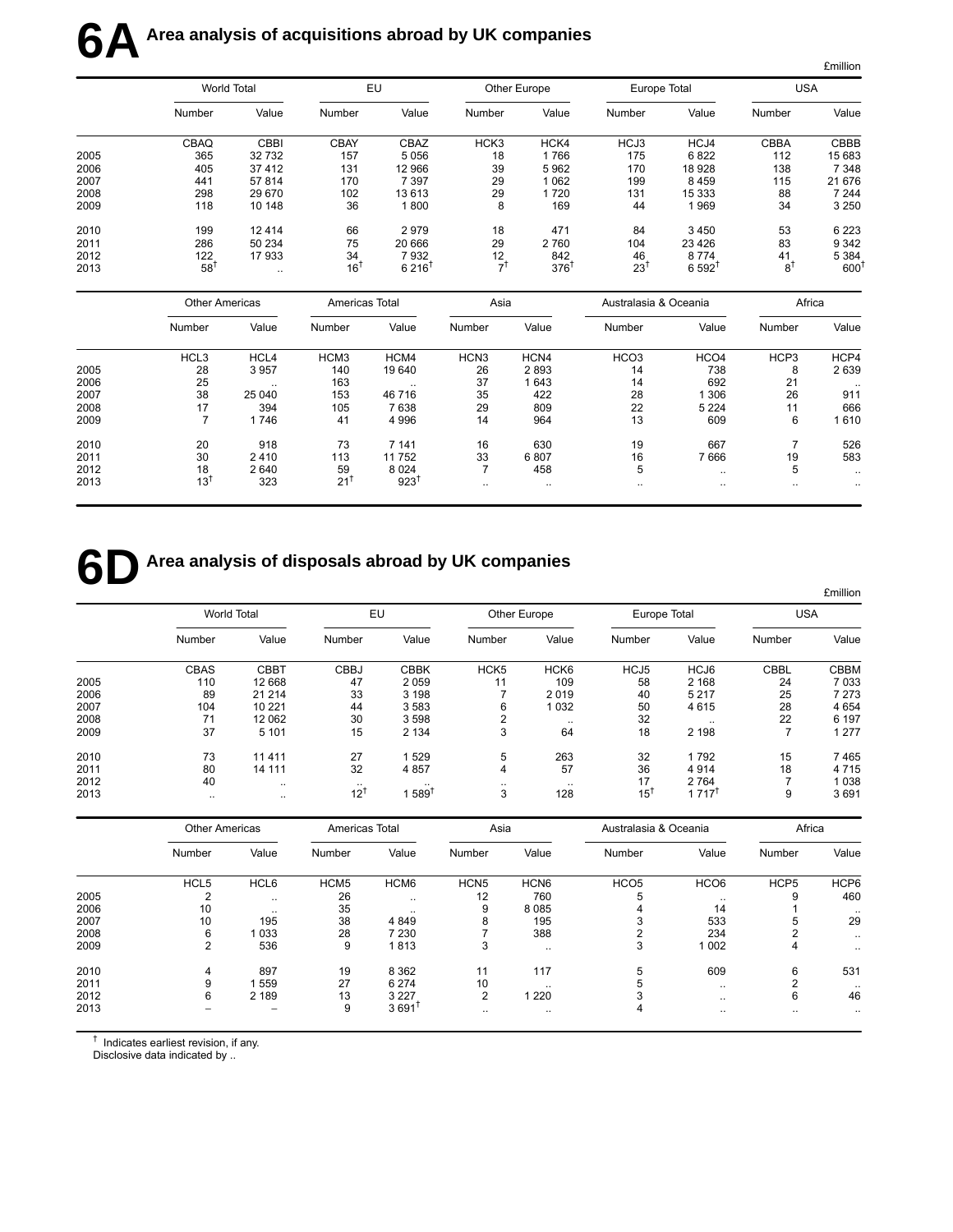# **7A** Area analysis of acquisitions in the UK by foreign companies

|      |                    |              |                |             |              |           |              |                     |             | <b>£million</b> |
|------|--------------------|--------------|----------------|-------------|--------------|-----------|--------------|---------------------|-------------|-----------------|
|      | <b>World Total</b> |              | EU             |             | Other Europe |           | Europe Total |                     | <b>USA</b>  |                 |
|      | Number             | Value        | Number         | Value       | Number       | Value     | Number       | Value               | Number      | Value           |
|      | <b>CBAU</b>        | <b>CBCQ</b>  | <b>CBCG</b>    | <b>CBCH</b> | HCJ7         | HCJ8      | HCI7         | HC <sub>18</sub>    | <b>CBCI</b> | <b>CBCJ</b>     |
| 2005 | 242                | 50 280       | 89             | 23 907      | 24           | 3578      | 113          | 27 485              | 73          | 11741           |
| 2006 | 259                | 77 750       | 92             | 42412       | 27           | 2619      | 119          | 45 031              | 84          | 7606            |
| 2007 | 269                | 82 121       | 94             | 27 489      | 33           | 12 407    | 127          | 39 896              | 79          | 14 270          |
| 2008 | 252                | 52 552       | 85             | 17918       | 40           | 11 063    | 125          | 28 981              | 74          | 8 2 6 9         |
| 2009 | 112                | 31984        | 32             | 15 277      | 19           | 3939      | 51           | 19 216              | 31          | 11 594          |
| 2010 | 212                | 36 643       | 47             | 3856        | 29           | 4 0 7 9   | 76           | 7935                | 85          | 19 124          |
| 2011 | 237                | 32 967       | 69             | 6 2 3 8     | 23           | 1 3 9 5   | 92           | 7633                | 87          | 21 489          |
| 2012 | 161                | 17414        | 53             | 3 5 3 3     | 21           | 1 0 9 4   | 74           | 4 6 27              | 50          | 6 2 1 7         |
| 2013 | 141                | $31.839^{T}$ | $35^{\dagger}$ | $\ddotsc$   | $18^{1}$     | $\cdot$ . | 53           | 24 172 <sup>T</sup> | 54          | 3,408           |

|      | <b>Other Americas</b> |                     | Americas Total  |                     | Asia     |           | Australasia & Oceania |                      | Africa         |                  |
|------|-----------------------|---------------------|-----------------|---------------------|----------|-----------|-----------------------|----------------------|----------------|------------------|
|      | Number                | Value               | Number          | Value               | Number   | Value     | Number                | Value                | Number         | Value            |
|      | HCK7                  | HCK8                | HCL7            | HCL8                | HCM7     | HCM8      | HCN7                  | HCN <sub>8</sub>     | HCO7           | HCO <sub>8</sub> |
| 2005 | 14                    | 6 1 2 6             | 87              | 17867               | 22       | $\cdot$ . | 17                    | 3589                 | З              | $\cdot$          |
| 2006 | 14                    | 3 2 6 8             | 98              | 10874               | 24       | 14 017    | 13                    | $\ddot{\phantom{0}}$ |                | $\ddotsc$        |
| 2007 | 28                    | 5 2 4 5             | 107             | 19515               | 19       | 15 4 90   | 13                    | 6900                 |                | 320              |
| 2008 | 16                    | 9 3 0 7             | 90              | 17 576              | 26       | 4 8 3 9   |                       | $\ddot{\phantom{0}}$ | 4              | $\sim$ $\sim$    |
| 2009 | 14                    | 886                 | 45              | 12 4 8 0            | 12       | 199       | 4                     | 89                   |                |                  |
| 2010 | 30                    | 5 1 5 6             | 115             | 24 280              | 16       | 4 2 1 0   | 3                     | 14                   | $\overline{2}$ | 204              |
| 2011 | 22                    | 690                 | 109             | 23 179              | 18       | 1 3 6 7   | 14                    | 762                  | 4              | 26               |
| 2012 | 21                    | 4 2 5 6             | 71              | 10 473              | 12       | 2 2 7 7   |                       |                      | 3              | $\ddotsc$        |
| 2013 | $16^{\dagger}$        | $529^{\frac{1}{2}}$ | 70 <sup>1</sup> | $4937$ <sup>t</sup> | $13^{1}$ | $\cdot$ . | 2                     |                      | 3              | $\ddotsc$        |

## **7D** Area analysis of disposals in the UK by foreign companies

|      |             |                    |             |                     |        |                      |                  |                  |             | <b>£million</b> |
|------|-------------|--------------------|-------------|---------------------|--------|----------------------|------------------|------------------|-------------|-----------------|
|      |             | <b>World Total</b> |             | EU                  |        | Other Europe         |                  | Europe Total     | <b>USA</b>  |                 |
|      | Number      | Value              | Number      | Value               | Number | Value                | Number           | Value            | Number      | Value           |
|      | <b>CBAW</b> | CBDB               | <b>CBCR</b> | <b>CBCS</b>         | HCJ9   | HCK <sub>2</sub>     | HC <sub>I9</sub> | HCJ <sub>2</sub> | <b>CBCT</b> | <b>CBCU</b>     |
| 2005 | 61          | 8 3 8 7            | 27          | 1873                | 8      | 516                  | 35               | 2 3 8 9          | 15          | 4736            |
| 2006 | 55          | 14 208             | 16          | 8670                | 5      | $\ddotsc$            | 21               | $\ddotsc$        | 22          | 1953            |
| 2007 | 66          | 7 5 2 4            | 12          | 2851                | 4      | $\ddot{\phantom{0}}$ | 16               | $\cdot$ .        | 31          | 3 0 6 3         |
| 2008 | 49          | 5 1 3 9            | 18          | 2628                | 9      | 447                  | 27               | 3075             | 12          | 359             |
| 2009 | 38          | 7820               | 12          | 1 370               | 6      |                      | 18               | $\ddotsc$        | 10          | 4 6 4 8         |
| 2010 | 58          | 9891               | 19          | 6722                | 10     | 271                  | 29               | 6993             | 15          | 1 2 1 6         |
| 2011 | 69          | 11748              | 26          | 6 5 3 9             | 9      | 394                  | 35               | 6933             | 18          | 2993            |
| 2012 | 27          |                    |             | 1054                |        | $\cdot$ .            | 18               |                  |             | $\cdot$ .       |
| 2013 | 26          | 913                | 9           | $862^{\frac{1}{2}}$ | $3^1$  | $36^{\dagger}$       | $12^{1}$         | 898              | 8           | $\ddotsc$       |

|      | <b>Other Americas</b> |                  | Americas Total   |                  | Asia   |                  | Australasia & Oceania |                          | Africa           |                  |
|------|-----------------------|------------------|------------------|------------------|--------|------------------|-----------------------|--------------------------|------------------|------------------|
|      | Number                | Value            | Number           | Value            | Number | Value            | Number                | Value                    | Number           | Value            |
|      | HCK <sub>9</sub>      | HCL <sub>2</sub> | HCL <sub>9</sub> | HCM <sub>2</sub> | HCM9   | HCN <sub>2</sub> | HCN <sub>9</sub>      | HCO <sub>2</sub>         | HCO <sub>9</sub> | HCP <sub>2</sub> |
| 2005 |                       |                  | 18               | 4736             |        | $\cdots$         |                       | 1 2 4 2                  |                  | $\cdot$ .        |
| 2006 |                       | 1703             | 25               | 3656             |        | 204              |                       | $\ddotsc$                |                  |                  |
| 2007 | 13                    | 701              | 44               | 3764             |        | $\cdot$ .        |                       | $\cdot$ .                |                  |                  |
| 2008 | 4                     | $\cdots$         | 16               | $\cdot$ .        |        | $\ddotsc$        |                       | $\cdot$ .                | ົ                | 93               |
| 2009 | 4                     | 42               | 14               | 4 6 9 0          |        | $\ddotsc$        |                       | $\ddotsc$                | 3                |                  |
| 2010 | 8                     | 642              | 23               | 1858             |        | 1 0 3 3          |                       |                          |                  |                  |
| 2011 |                       | 687              | 24               | 3680             | 8      | $\ddotsc$        |                       | $\ddotsc$                |                  |                  |
| 2012 |                       | $\cdots$         |                  | 3601             |        | $\ddotsc$        |                       | $\overline{\phantom{a}}$ | $\cdot$ .        |                  |
| 2013 |                       | $\ddotsc$        | 10               | 611              | 3      | 328              |                       | $\ddotsc$                |                  |                  |

† Indicates earliest revision, if any

Disclosive data indicated by ..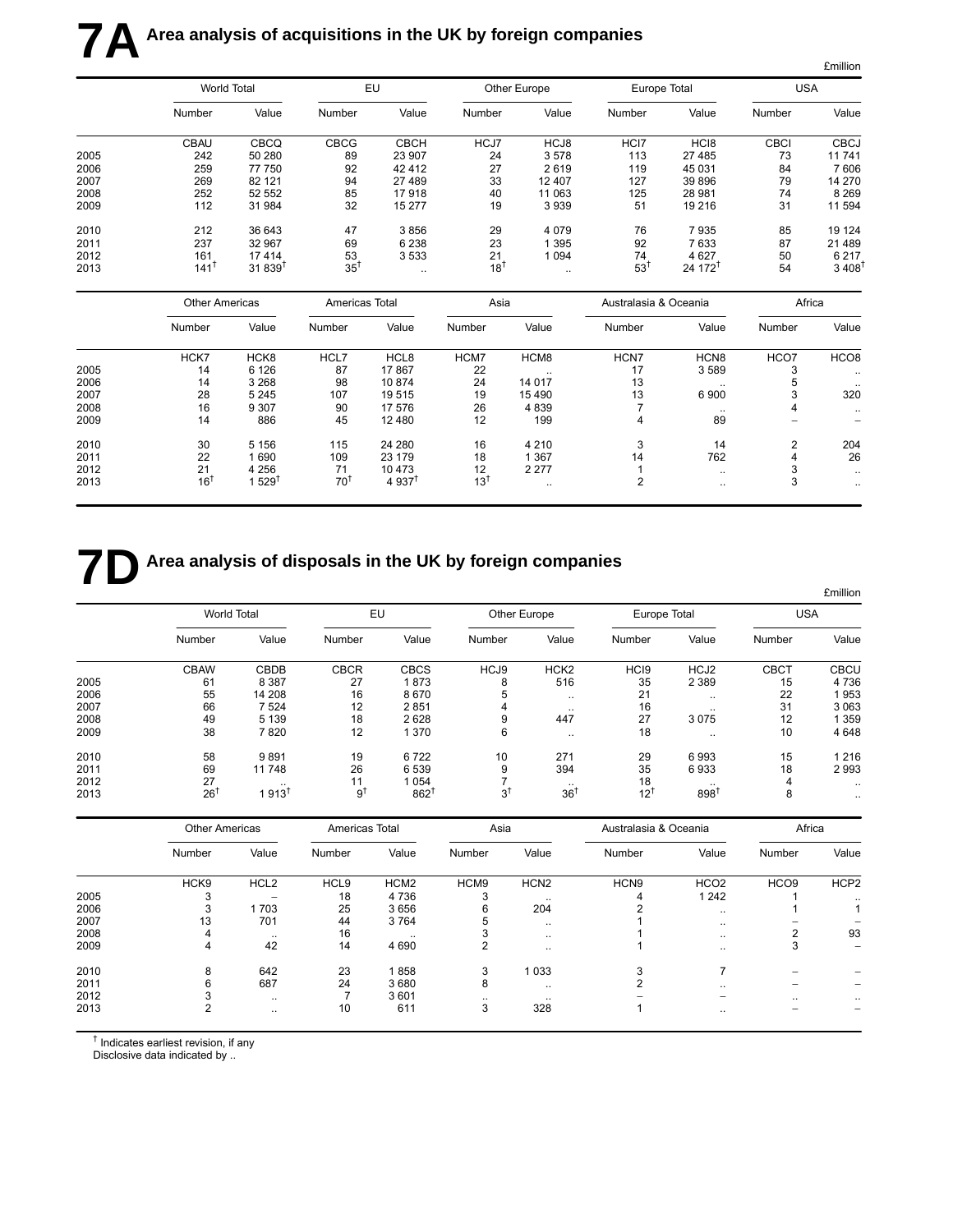|                |                                       |                  |                                                      |                   |                                                 | <b>£million</b>  |
|----------------|---------------------------------------|------------------|------------------------------------------------------|-------------------|-------------------------------------------------|------------------|
|                | Total all mergers and<br>acquisitions |                  | Mergers and acquisitions of<br>independent companies |                   | Sales of subsidiaries<br>between company groups |                  |
|                | Number                                | Value            | Number                                               | Value             | Number                                          | Value            |
|                | <b>AIHA</b>                           | <b>DUCM</b>      | <b>DWVH</b>                                          | <b>HIKB</b>       | <b>DWVL</b>                                     | <b>HIKC</b>      |
| 2004           | 741                                   | 31 408           | 577                                                  | 22 882            | 164                                             | 8526             |
| 2005           | 769                                   | 25 134           | 604                                                  | 16 276            | 165                                             | 8858             |
| 2006           | 779                                   | 28 511           | 628                                                  | 20 180            | 151                                             | 8 3 3 1          |
| 2007           | 869                                   | 26 778           | 698                                                  | 19779             | 171                                             | 6999             |
| 2008           | 558                                   | 36 469           | 445                                                  | 33 469            | 113                                             | 3 0 0 0          |
| 2009           | 286                                   | 12 195           | 198                                                  | 11 455            | 88                                              | 740              |
| 2010           | 325                                   | 12 605           | 243                                                  | 7775              | 82                                              | 4 8 3 0          |
| 2011           | 373                                   | 8 0 8 9          | 276                                                  | 5 2 6 5           | 97                                              | 2824             |
| 2012           | 266                                   | 3413             | 216                                                  | 2 5 3 6           | 50                                              | 877              |
| 2013           | $238^{\dagger}$                       | $7665^{\dagger}$ | $175^{\dagger}$                                      | $4.135^{\dagger}$ | 63 <sup>†</sup>                                 | $3530^{\dagger}$ |
| 2010 Q2        | 95                                    | 2032             | 70                                                   | 1 2 7 2           | 25                                              | 760              |
| Q <sub>3</sub> | 80                                    | 2949             | 58                                                   | 2017              | 22                                              | 932              |
| Q4             | 83                                    | 6 2 6 3          | 65                                                   | 3661              | 18                                              | 2 602            |
| 2011 Q1        | 76                                    | 1500             | 51                                                   | 829               | 25                                              | 671              |
| Q2             | 94                                    | 3 3 4 6          | 75                                                   | 2571              | 19                                              | 775              |
| Q <sub>3</sub> | 97                                    | 1452             | 71                                                   | 941               | 26                                              | 511              |
| Q <sub>4</sub> | 106                                   | 1791             | 79                                                   | 924               | 27                                              | 867              |
| 2012 Q1        | 62                                    | 1070             | 49                                                   | 871               | 13                                              | 199              |
| Q2             | 81                                    | 1041             | 65                                                   | 695               | 16                                              | 346              |
| Q <sub>3</sub> | 62                                    | 610              | 55                                                   | 510               | $\overline{7}$                                  | 100              |
| Q <sub>4</sub> | 61                                    | 692              | 47                                                   | 460               | 14                                              | 232              |
| 2013 Q1        | 39                                    | 2825             | 23                                                   | 593               | 16                                              | 2 2 3 2          |
| Q2             | 68                                    | 2 4 3 8          | 53                                                   | 2 1 0 4           | 15                                              | 334              |
| Q <sub>3</sub> | $72^{\dagger}$                        | $1166^{\dagger}$ | $55^{\dagger}$                                       | 829 <sup>†</sup>  | 17                                              | 337              |
| Q <sub>4</sub> | 59                                    | 1 2 3 6          | 44                                                   | 609               | $15^{\dagger}$                                  | $627^{\dagger}$  |
| 2014 Q1        | 26                                    | 697              | 21                                                   | 600               | 5                                               | 97               |

## **9 Mergers and acquisitions in the UK by UK companies: category of expenditure**

|                                                   |                                                               |                                                         |                                                         |                                                   |                                                     |                                     |                                    | <b>£million</b>                                           |
|---------------------------------------------------|---------------------------------------------------------------|---------------------------------------------------------|---------------------------------------------------------|---------------------------------------------------|-----------------------------------------------------|-------------------------------------|------------------------------------|-----------------------------------------------------------|
|                                                   |                                                               |                                                         | Expenditure                                             |                                                   |                                                     |                                     | Percentage of expenditure          |                                                           |
|                                                   |                                                               |                                                         | Cash                                                    |                                                   |                                                     |                                     |                                    |                                                           |
|                                                   | Total                                                         | Independent<br>companies                                | Subsidiaries                                            | Issues of<br>ordinary<br>shares $2$               | Issues of fi ed<br>interest<br>securities $^2$      | Cash                                | Issues of<br>ordinary shares       | Issues of fi ed<br>interest<br>securities                 |
| 2004<br>2005<br>2006<br>2007<br>2008              | <b>DUCM</b><br>31 408<br>25 134<br>28 511<br>26 778<br>36 469 | <b>DWVW</b><br>12 080<br>13 4 25<br>13 671<br>31 333    | <b>DWVX</b><br>7822<br>8510<br>8 1 3 1<br>6 507<br>2851 | <b>AIHD</b><br>10 338<br>2 768<br>4 9 0 9<br>1910 | <b>AIHE</b><br>1 1 6 8<br>431<br>335<br>1691<br>375 | <b>DWVY</b><br>63<br>87<br>76<br>94 | <b>DWVZ</b><br>33<br>11<br>18<br>5 | <b>DWWA</b><br>4<br>$\overline{2}$<br>$\overline{2}$<br>6 |
| 2009<br>2010<br>2011<br>2012<br>2013              | 12 195<br>12 605<br>8089<br>3413<br>$7665^{\dagger}$          | 2937<br>6 1 7 5<br>4 4 3 2<br>1937<br>3690 <sup>†</sup> | 709<br>4 5 20<br>2 6 6 7<br>789<br>3475                 | 8 4 3 5<br>1560<br>719<br>419<br>353              | 114<br>350<br>271<br>268<br>147                     | 30<br>85<br>87<br>82<br>92          | 69<br>12<br>10<br>10<br>6          | 3<br>4<br>8<br>$\overline{2}$                             |
| 2010 Q2<br>Q <sub>3</sub><br>Q <sub>4</sub>       | 2 0 3 2<br>2 9 4 9<br>6 2 6 3                                 | 986<br>1 1 6 5<br>3 2 5 9                               | 714<br>814<br>2 4 6 7                                   | 275<br>839<br>388                                 | 57<br>131<br>149                                    | 83<br>68<br>92                      | 14<br>28<br>6                      | 3<br>4<br>$\overline{2}$                                  |
| 2011 Q1<br>Q2<br>Q <sub>3</sub><br>Q <sub>4</sub> | 1500<br>3 3 4 6<br>1452<br>1791                               | 552<br>2 3 5 5<br>828<br>697                            | 651<br>704<br>462<br>850                                | 240<br>204<br>75<br>200                           | 57<br>83<br>87<br>44                                | 80<br>92<br>$\frac{89}{87}$         | 16<br>$^6_5$<br>11                 | 4<br>$\begin{array}{c}\n 2 \\ 6 \\ 2\n \end{array}$       |
| 2012 Q1<br>Q2<br>Q <sub>3</sub><br>Q4             | 1070<br>1 0 4 1<br>610<br>692                                 | 518<br>575<br>409<br>435                                | 199<br>269<br>100<br>221                                | 323<br>54<br>8<br>34                              | 30<br>143<br>$\frac{93}{2}$                         | 67<br>81<br>84<br>95                | 30<br>5<br>$\mathbf{1}$<br>5       | 3<br>14<br>15                                             |
| 2013 Q1<br>Q2<br>Q3<br>Q <sub>4</sub>             | 2825<br>2438<br>1 166<br>1 2 3 6                              | 567<br>1992<br>587<br>544                               | 2 2 1 6<br>316<br>332<br>611                            | 26<br>80<br>230<br>17                             | 16<br>50<br>17<br>64                                | 98<br>95<br>79<br>94                | 3<br>20<br>$\mathbf{1}$            | $\overline{c}$<br>$\mathbf{1}$<br>5                       |
| 2014 Q1                                           | 697                                                           | 582                                                     | 95                                                      | 19                                                |                                                     | 97                                  | 3                                  |                                                           |

† Indicates earliest revision, if any

Disclosive data are indicated with ..

1 The deal identification threshold has been increased from q1 2010 from £0.1 to £1.0m and as a consequence there is a discontin uity in the number of transactions reported.

2 Issued to the vendor company as payment.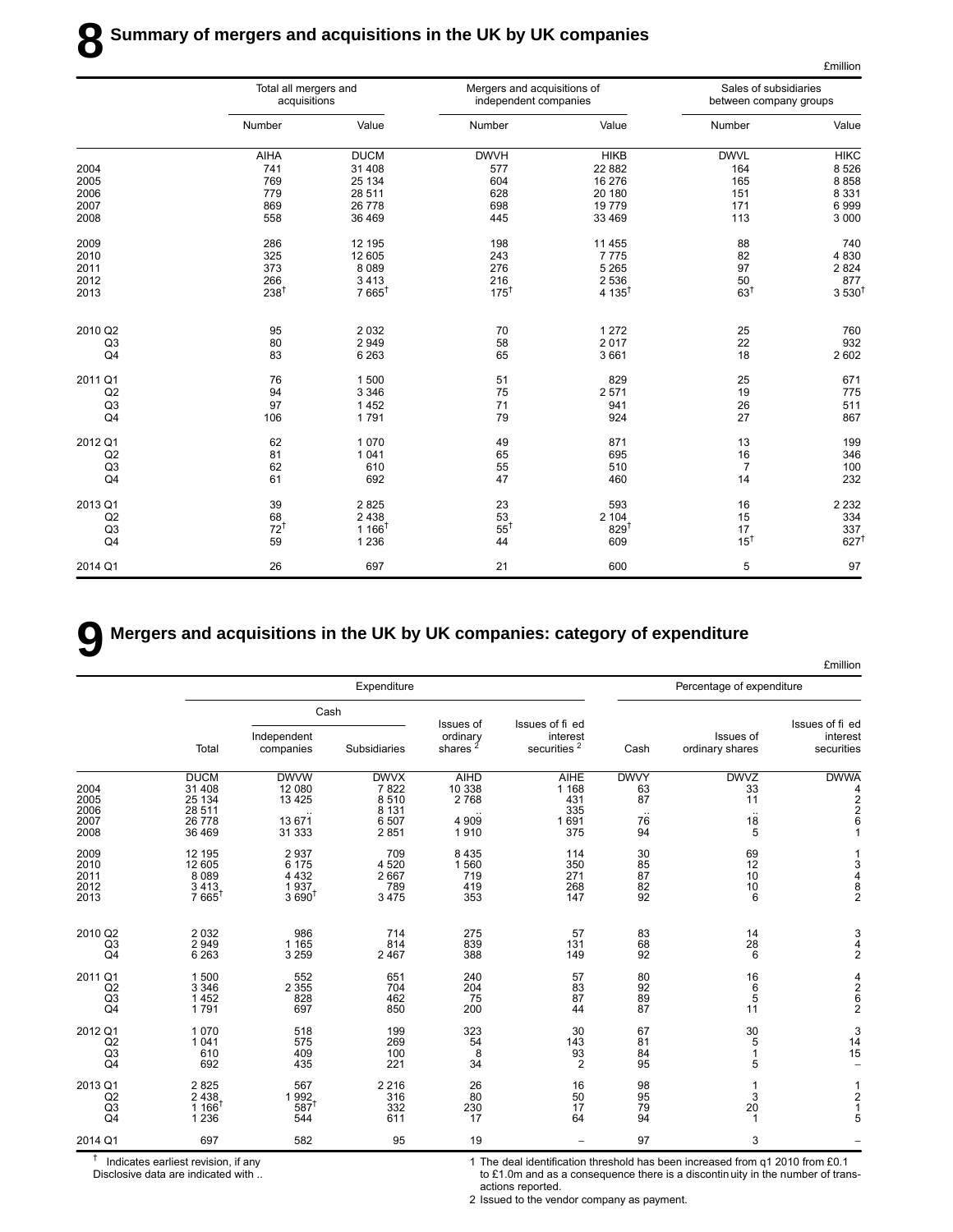# **10** Summary of net cross-border acquisitions and disposals

|                | Net transactions abroad<br>by UK companies |                       | Net transactions in the UK<br>by foreign companies <sup>1</sup> |                      | Net cross-border transactions<br>involving UK companies |                      |
|----------------|--------------------------------------------|-----------------------|-----------------------------------------------------------------|----------------------|---------------------------------------------------------|----------------------|
|                | Number                                     | Value                 | Number                                                          | Value                | Number                                                  | Value                |
| 2004           | 187                                        | 13 2 24               | 124                                                             | 24 4 14              | 63                                                      | $-111190$            |
| 2005           | 255                                        | 20 064                | 181                                                             | 41893                | 74                                                      | $-21829$             |
| 2006           | 316                                        | 16 198                | 204                                                             | 63 542               | 112                                                     | $-47344$             |
| 2007           | 337                                        | 47 593                | 203                                                             | 74 597               | 134                                                     | $-27004$             |
| 2008           | 227                                        | 17 608                | 203                                                             | 47 413               | 24                                                      | $-29805$             |
| 2009           | 81                                         | 5 0 4 7               | 74                                                              | 24 164               | $\overline{7}$                                          | $-19117$             |
| 2010           | 126                                        | 1 0 0 3               | 154                                                             | 26 752               | $-28$                                                   | $-25749$             |
| 2011           | 206                                        | 36 123                | 168                                                             | 21 219               | 38                                                      | 14 904               |
| 2012           | 82                                         | $\ldots$              | 134                                                             |                      | $-52$                                                   |                      |
| 2013           | $\ldots$                                   | $\ddotsc$             | $115^{\dagger}$                                                 | $29926$ <sup>†</sup> | $\ldots$                                                |                      |
| 2010 Q2        | 31                                         | 1 4 2 7               | 33                                                              | 1749                 | $-2$                                                    | $-322$               |
| Q <sub>3</sub> | 36                                         | 1 1 1 9               | 40                                                              | 8 9 5 7              | $-4$                                                    | $-7838$              |
| Q <sub>4</sub> | 42                                         | 220                   | 35                                                              | 2 0 0 7              | $\overline{7}$                                          | $-1787$              |
| 2011 Q1        | 52                                         | 16 580                | 39                                                              | 4 8 4 0              | 13                                                      | 11740                |
| Q2             | 56                                         | 7872                  | 53                                                              | 3610                 | 3                                                       | 4 2 6 2              |
| Q <sub>3</sub> | 55                                         | 3 1 9 6               | 51                                                              | 3 2 2 1              | $\overline{\mathbf{4}}$                                 | $-25$                |
| Q <sub>4</sub> | 43                                         | 8 4 7 5               | 25                                                              | 9548                 | 18                                                      | $-1073$              |
| 2012 Q1        | 17                                         | $-1350$               | 43                                                              | $\ddotsc$            | $-26$                                                   |                      |
| Q2             | 27                                         | 4 8 6 8               | 41                                                              |                      | $-14$                                                   |                      |
| Q <sub>3</sub> | 14                                         | 7 5 9 9               | 35                                                              |                      | $-21$                                                   |                      |
| Q4             | 24                                         | $\ldots$              | 15                                                              | 737                  | 9                                                       |                      |
| 2013 Q1        | $17^{\dagger}$                             | $-3.569$ <sup>t</sup> | 15                                                              | 3 4 3 9              | $2^{\dagger}$                                           | $-7008$ <sup>t</sup> |
| Q2             | $\overline{\phantom{m}}$                   | $-2527$               | 25                                                              | 22 796               | $-25$                                                   | $-25323$             |
| Q <sub>3</sub> | $\overline{2}$                             | 35                    | $51^{\dagger}$                                                  | $2,160^{\dagger}$    | $-49$                                                   | $-2125$              |
| Q <sub>4</sub> | $\ddotsc$                                  | $\ddotsc$             | 24                                                              | 1 5 3 1              | $\ldots$                                                | $\ddotsc$            |
| 2014 Q1        | 22                                         | $\ldots$              | $\cdots$                                                        | $\ldots$             | $\ldots$                                                |                      |

<sup>†</sup> Indicates earliest revision, if any.

Disclosive data indicated by ..

1 Includes acquisitions by foreign companies routed through their UK subsidiary companies.

2 The deal identification threshold has been increased at Q1 2010 from £0.1m to £1.0m and as a consequence there is a discontin uity in the number of transactions reported.